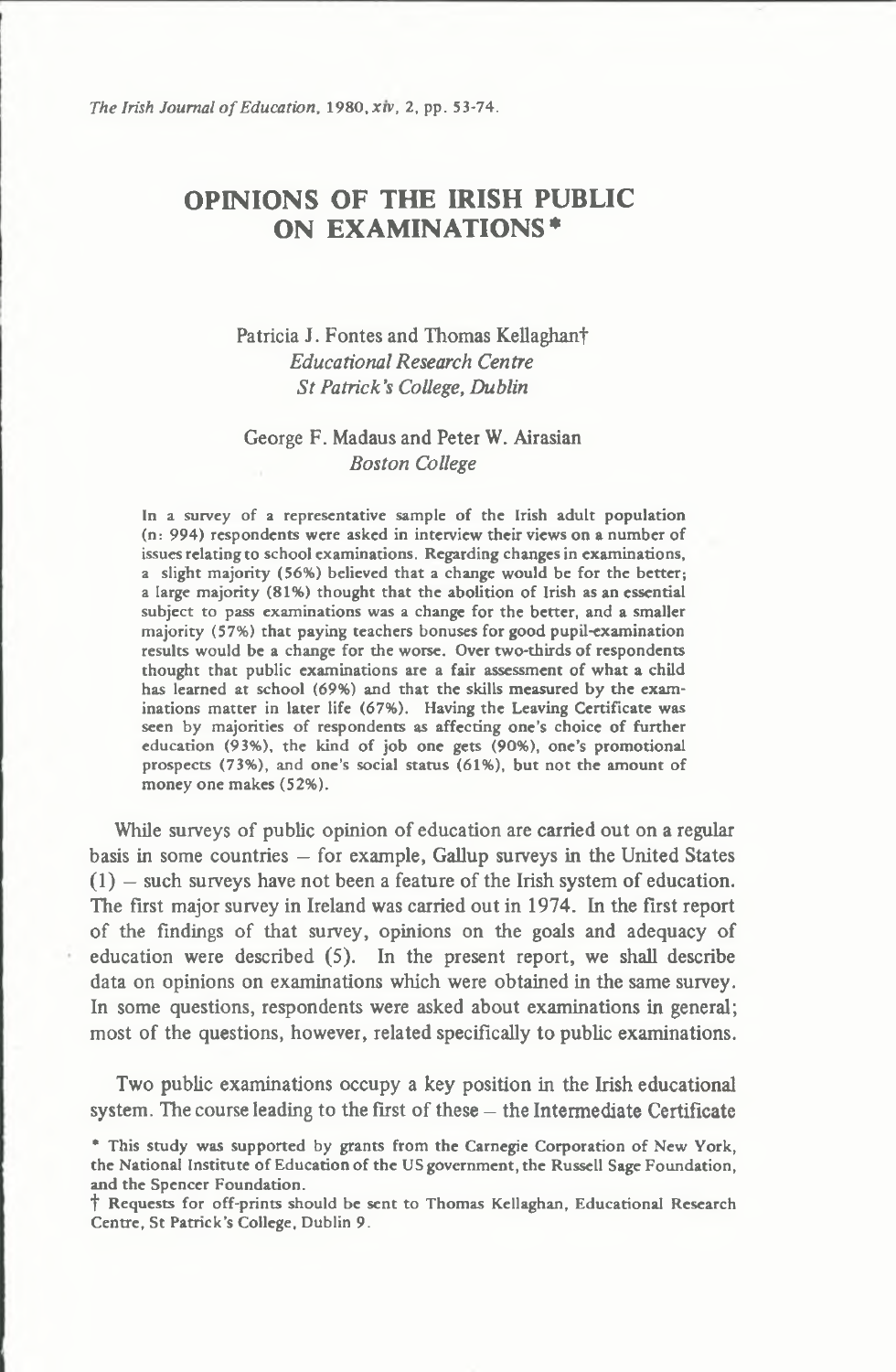**— usually lasts three years and is designed to provide 'a well balanced, general education suitable for pupils who leave full time education at about 16 years of age or, alternatively, who wish to enter on more advanced courses of study' (4, p 23) The aim of the Leaving Certificate course, which follows the Intermediate Certificate and normally lasts two years, is 'to prepare pupils for immediate entry into open society or for proceedmg to further education' (4, p 29) The examinations which follow the courses serve as measures of a student's attainment during the courses and also, particularly the Leaving Certificate, as predictors of future performance An example of the predictive use of the Leaving Certificate examination is to be found in the use of the results of the examination to determine entry to third-level education and to a number of occupations (2)**

**It is not surprising that both teachers and students have been found to regard examination success and examination-oriented activities as being very important (6) Indeed, public examinations seem to dominate the work of secondary schools even though teachers and students might perceive goals other than examination success (eg , the development of personal attributes such as confidence and independence) as being educationally more important Dissatisfaction with the influence of public examinations on schools and concern about their appropriateness to assess the attainments of the increasing numbers of students who are entering post primary schools (and who presumably exhibit a wide range of aptitudes, mterests, and achievements) have led to recommendations for changes m the system of examinations (3)**

**In this situation, it is of interest to assess the views on examinations of the general public, many of whom would have experience of such exam mations either directly (having taken one themselves) or indirectly (through the experience of their children) Are they aware of changes and suggested changes in the examinations9 Do they think changes constitute an improve ment7 In general, what value do they perceive public examinations to have9 Do they think they are a fair assessment of what students have learned7 And what effects do they perceive the Leaving Certificate in particular to** have? Does having the Leaving Certificate, for example, affect one's choice **of further education, one's promotion prospects later in life, or one's social status9**

**These questions were asked of a representative sample of Irish adults in 1974 The responses of the total sample, together with break downs by parental status (parent/non-parent), place of residence (urban/rural), socioeconomic level, and level of formal education, are presented in this paper**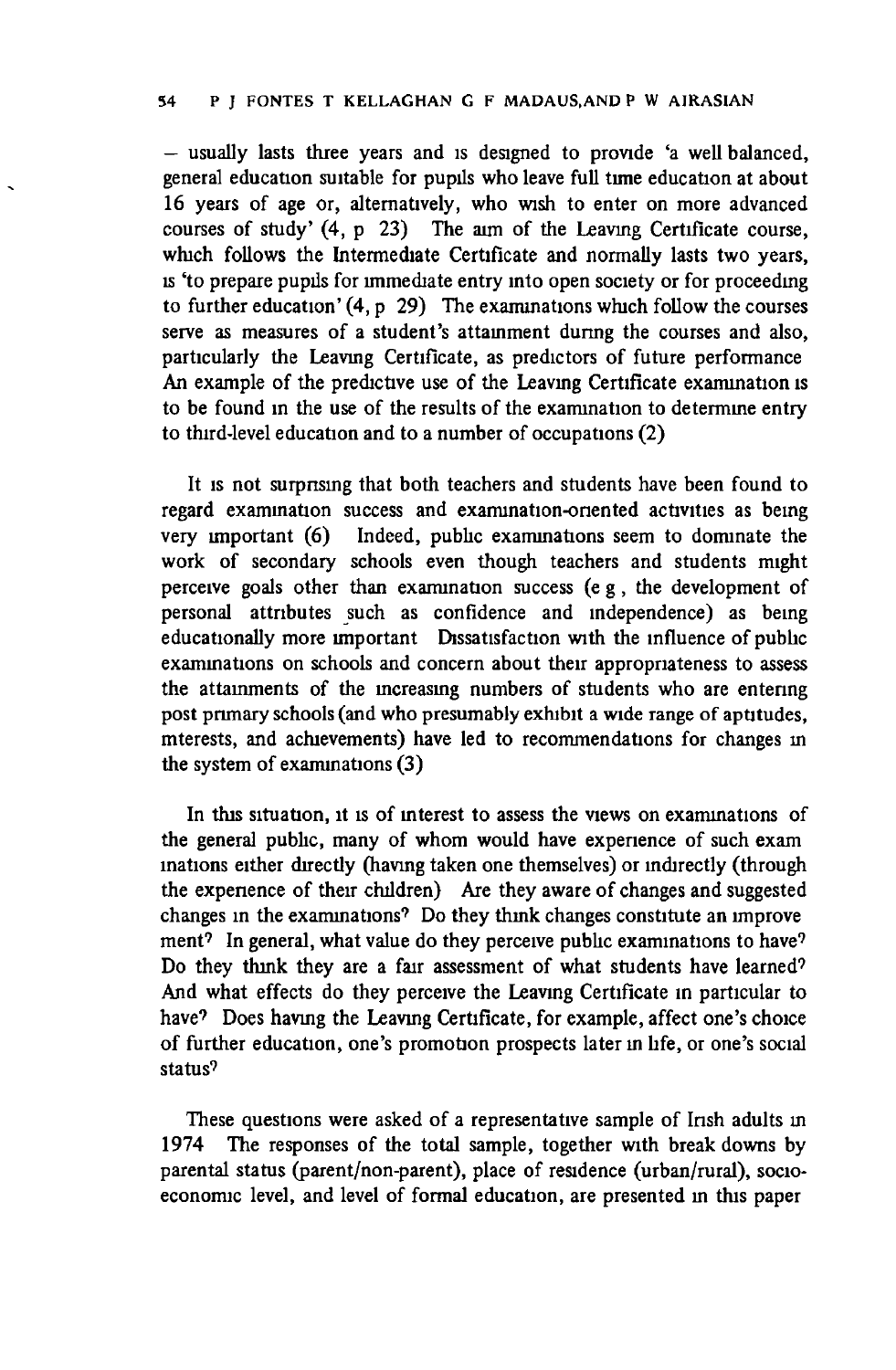#### **METHOD**

#### *Interview Schedule*

**A personal interview schedule was developed at the Educational Research Centre and administered by Irish Marketing Surveys Limited. The part of the interview for which results are reported in this paper was concerned with opinions about changes in examinations, the value of public examinations, and the effects of the Leaving Certificate.**

*Changes in examinations.* **Respondents were asked if they had heard or read about any efforts over the last year or so to make changes in school** examinations. They could respond by indicating 'yes', 'no', or 'don't **know/not sure'. Three specific areas of change were then mentioned ('changing the system of exams', 'the abolition of Irish as an essential subject to pass exams', and 'paying teachers bonuses for good pupilexamination results') and respondents were asked for each area if they** thought the change 'was for the better', 'makes no difference', 'was for the **worse'; there was also a 'don't know' option.**

*Perceived value of public examinations.* **Three questions were asked to elicit respondents' opinions of the value of public examinations. First, they were asked if examinations, such as the Intermediate and Leaving Certificate, are a fair assessment of what a child has learned in school (Ves', 'no', 'don't know'). Secondly, they were asked if the attainments measured by such examinations mattered much in life and they could respond by indicating that 'they matter more than anything else','they matter a great deal, but no more than other things', 'they don't matter as much as other things', or 'they matter very little'. (There was also provision for a 'don't know'/'not sure' response.) Thirdly, respondents were asked if they thought that examinations were regarded as being very important by teachers ('few teachers',** 'some teachers', 'many teachers', 'most teachers', 'don't know'/'not sure').

*Perceived effects of the Leaving Certificate.* **Respondents were asked to indicate if they thought that having the Leaving Certificate affected what happens to people in later life in five specific areas: 'choice of further education', 'kind of job one gets', 'promotion prospects', 'amount of money one makes', and 'social status'. Respondents indicated their views by saying that the Leaving Certificate 'definitely affects', 'probably affects', 'probably does not affect' or 'definitely does not affect' each of these areas. As in the case of other questions, respondents could reply that they did not know or were not sure.**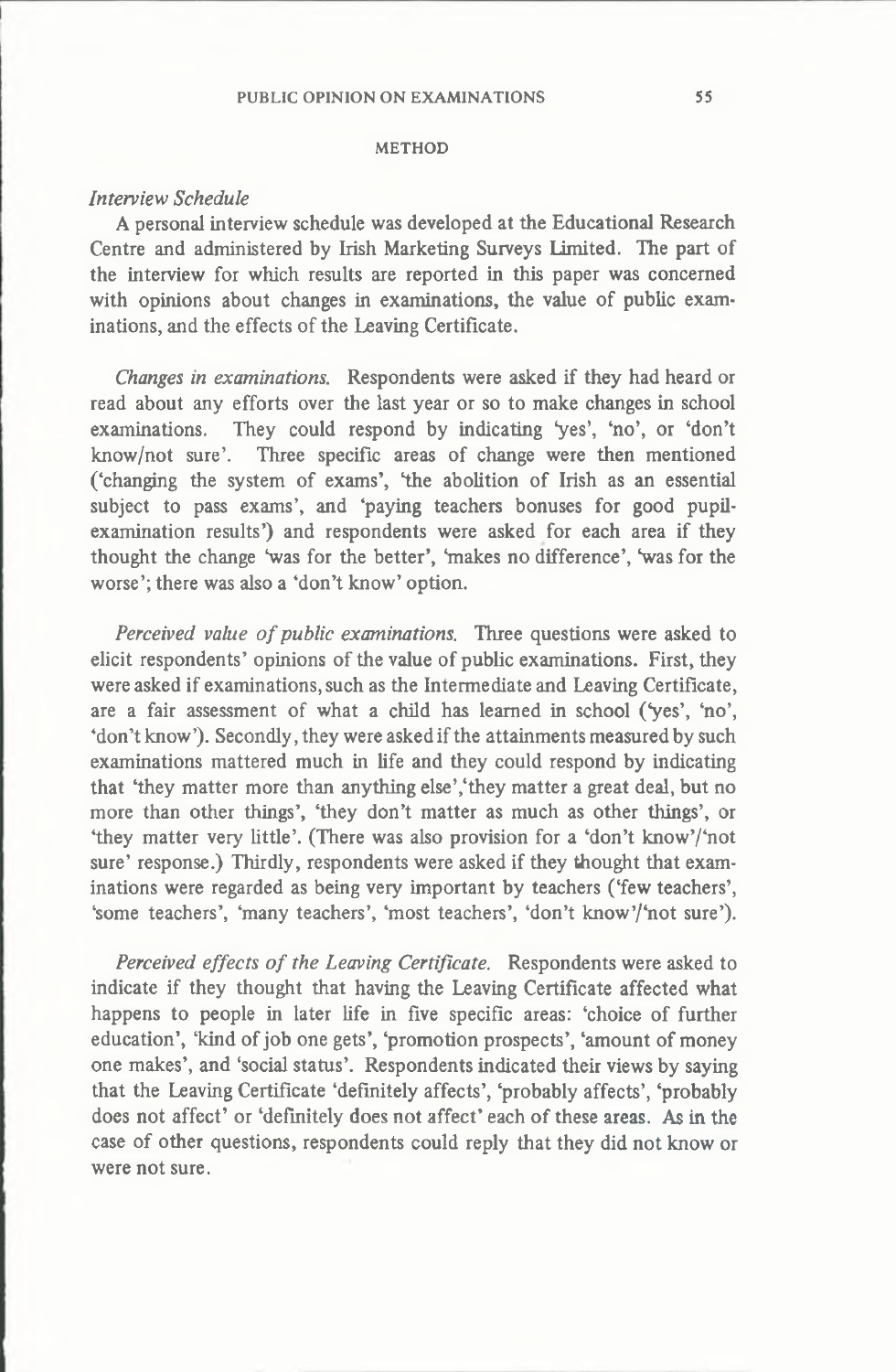**\**

#### *Sample* **,**

**A sample of 1,000 adults aged between 16 and 69 years was selected on a quota sampling basis to represent the general \pubhc in the Republic of Ireland A description of the procedure adopted in selecting and weighting the sample is provided elsewhere (5)**

**After coding and cleaning, it was found that six interviews could not be used Thus analyses were based on 994 people Information was not available on the socio economic status of five urban respondents or on the educational level of one rural and 23 urban respondents The numbers m the analyses by socio economic and educational level are reduced accordingly**

#### *Analysis*

**The responses of each of the following groups are presented m percentages (l) Total sample (n 994)**

**(n) Parental status groups (a) Parents of children attending school beyond first class m primary school (n 200 urban, 72 rural), (b) Non-parents respondents who either had no children or whose children were not yet beyond first class in primary school or whose children had already left school (n 497 urban, 225 rural)**

**(m) Residence groups (a) Urban respondents living m towns or cities with populations of 1,500 or more inhabitants (n 697), (b) Rural respondents living m areas of population with less than 1,500 inhabitants (n 297)** (iv) Socio-economic level determined on the basis of the occupation of **the head of household, not that of the respondent (a) Professional/managerial (n 118 urban, 3 rural), (b) Middle class/white collar (n 149 urban, 10 rural), (c) Skilled worker (n 197, 39 rural), (d)\_Unskilled worker (n 226 urban,** 72 rural), (e) Farmer with 50 or more acres (n 73 rural), (f) Farmer with **less than 50 acres (n 2 urban, 100 rural) Categories (a) through (d) are conventionally regarded as constituting an ordinal scale of socio-economic level While we feel there are differences between these categones and** farmers, who are assigned to two separate categories (e and f), it is not clear **how the farming categones relate to the scale**

**(v) Level achieved at end of formal education (a) Primary school only (n 249 urban, 176 rural), (b) Post-pnmary school but nopublic examination (n 112 urban, 47 rural), (c) Group Certificate (n 26 urban, 12 rural), (d) Intermediate Certificate (n 69 urban, 25 rural), (e) Leaving Certificate (n 125 urban, 25 rural), (f) Third-level education (n 93 urban, 11 rural)**

#### RESULTS

#### *Changes in examinations*

**A minonty (45%) of respondents indicated that they had heard or read about efforts to make changes in school examinations (Table 1) A higher**

 $\lambda$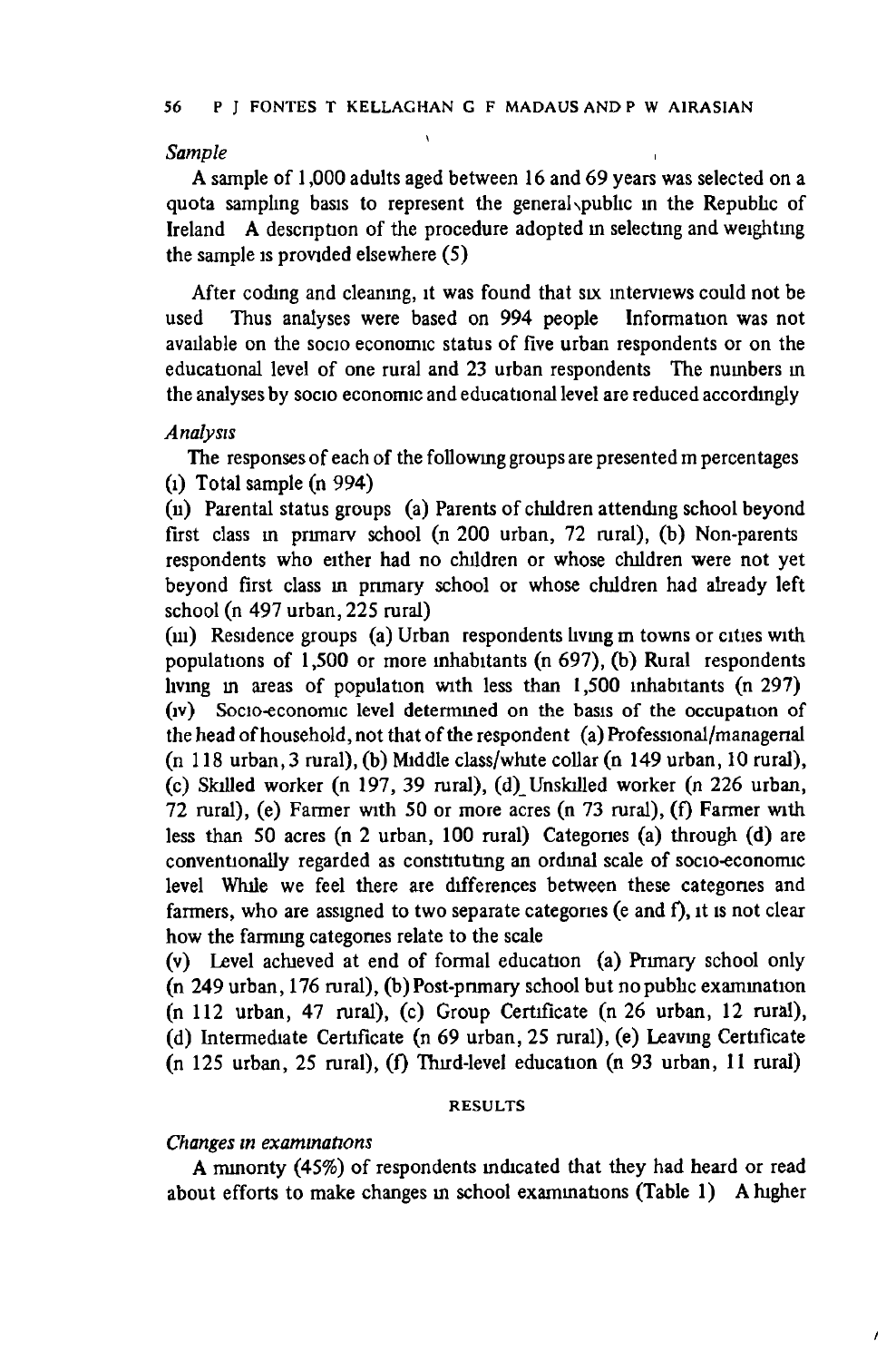**proportion of parents (52%) than of non-parents (43%) said they were aware of such efforts. The most marked sub-group differences were associated with socio-economic and educational level. About one-third (35%) of unskilled workers knew of efforts to introduce changes compared to about two-thirds of the professional-managerial (65%) and white-collar (67%) groups. Similarly there was a steady rise with educational level from one-third (33%) of those with primary education to 71% of those with third-level education saying they had heard of some changes; the only exception to this trend was the group of respondents with the Group Certificate, only 28% of whom were aware of changes.**

#### TABLE 1

#### PERCENTAGES OF RESPONDENTS WHO HAD HEARD OR READ ABOUT EFFORTS TO MAKE CHANGES IN SCHOOL EXAMINATIONS

|                                | National total | 45%                       |    |
|--------------------------------|----------------|---------------------------|----|
| Parental status                | %              | Residence                 | %  |
| Parents                        | 52             | Urban                     | 49 |
| Non-parents                    | 43             | Rural                     | 41 |
| Socio-economic level           | %              | Level of formal education | %  |
| Professional/Managerial        | 65             | Primary education         | 33 |
| White collar                   | 67             | Post-primary (no exam)    | 42 |
| Skilled                        | 43             | Group Certificate         | 28 |
| Unskilled                      | 35             | Intermediate Certificate  | 61 |
| Farmer $(50 \text{ acres} + )$ | 47             | Leaving Certificate       | 66 |
| Farmer $(50 \text{ acres} - )$ | 38             | Third level               | 71 |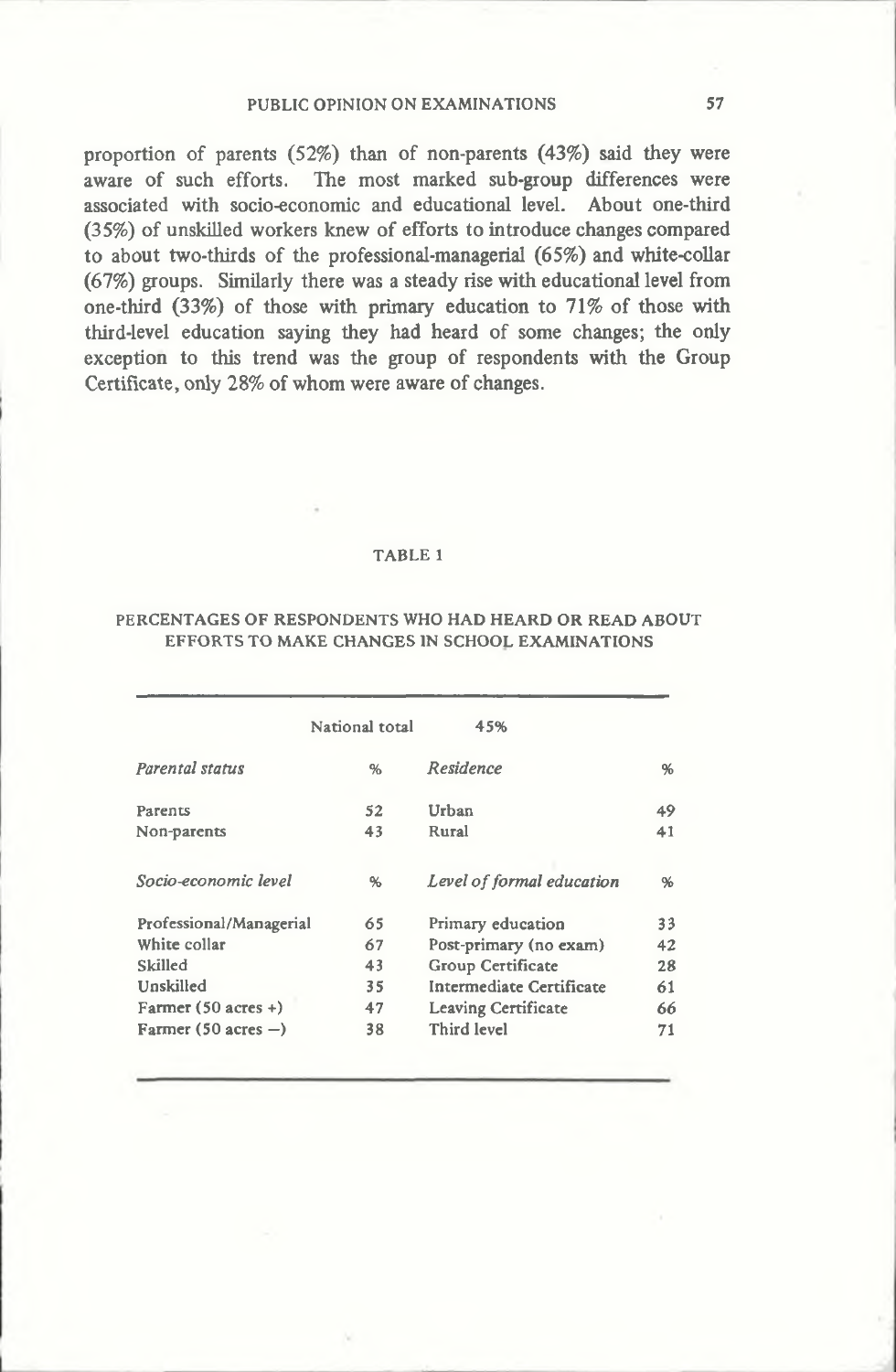**Questions about whether specific changes in examinations would be for the better or the worse elicited three markedly dissimilar sets of responses For changing the system of examinations, a slight majority (56%) believed this would be for the better (Table 2) Variation in opinion across the socio-economic and educational level sub groups was quite marked About three-quarters of the professional/managerial and white collar respondents and of the respondents with the Group Certificate, the Leaving Certificate,** or some third-level education believed that changing the system of exam**inations would be an improvement, while less than half the unskilled workers, small farmers, and respondents with primary education were of this opmion Almost one in five respondents reported that they were unsure or did not know what the consequences of such change would be**

**On the question of the abolition of the need to pass Irish to obtain a certificate, there was a high degree of consensus (81%) that this was a change for the better (Table 3) The view was most frequently expressed among respondents in the professional/managerial (88%) and third-level education (87%) groups**

**A majonty of the total sample did not agree that paying teachers bonuses for good pupil examination results would be a change for the better (Table 4) A majonty of the total sample (57%) and of each of the sub-groups thought it would be a change for the worse There was somewhat more variation m the responses of the sub-groups to this question-than was the case with the question about Insh This vanation was clearly linked to social class and educational level About 70% of respondents m the higher social and educational groups thought that teacher bonuses would be a change for the worse, that figure gradually and quite regularly reduced to about 50% for the lower groups Except among the higher socio-economic and educational attainment groups, there was a consistent minority opmion of about 25% that the payment of bonuses would be a change for the better**

#### *Perceived views of public examinations*

**On the crucial issue of whether public examinations are a fair assessment of what a child has learned at school, about two thirds (69%) of respondents agreed that they are, while almost a third (29%) did not agree (Table 5) This pattern is fairly constant across parental status groups and among urban respondents Nearer to three-quarters of rural respondents, farmers, and respondents m the two lowest educational attainment groups, however, agreed that public examinations provide a fair assessment of learning, while the figure for the professional/managenal and white-collar groups and for respondents with the Group Certificate, the Leaving Certificate, or thirdlevel education was lower (50 to 60%)**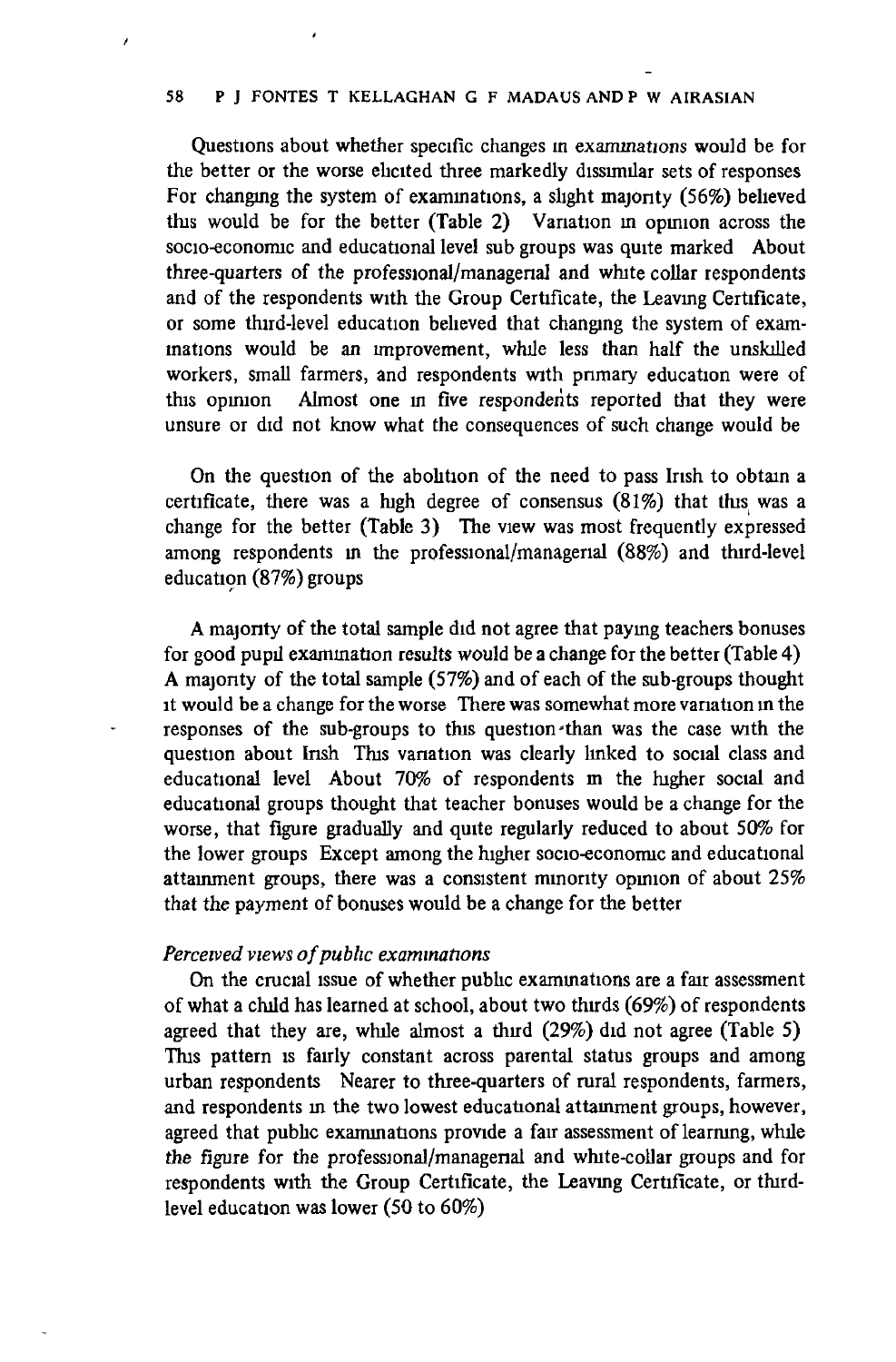#### TABLE 2

#### OPINIONS ON THE EFFECT OF CHANGING THE SYSTEM OF EXAMINATIONS

|                                 | Change<br>for the better | Makes no<br>difference | Change<br>for the worse | Don't know/<br>Not sure |
|---------------------------------|--------------------------|------------------------|-------------------------|-------------------------|
| National total                  | 56                       | 18                     | 6                       | 19                      |
| Parental status                 |                          |                        |                         |                         |
| Parents                         | 57                       | 15                     | 7                       | 21                      |
| Non-parents                     | 56                       | 19                     | 6                       | 19                      |
| Residence                       |                          |                        |                         |                         |
| Urban                           | 61                       | 14                     | 7                       | 18                      |
| Rural                           | 51                       | 22                     | 5                       | 21                      |
| Socio-economic level            |                          |                        |                         |                         |
| Professional/Managerial         | 78                       | 6                      | 6                       | 10                      |
| White collar                    | 70                       | 10                     | 5                       | 14                      |
| Skilled                         | 60                       | 17                     | 5                       | 18                      |
| Unskilled                       | 48                       | 19                     | 10                      | 24                      |
| Farmer (50 acres +)             | 51                       | 30                     | 4                       | 15                      |
| Farmer (50 acres $-$ )          | 49                       | 22                     | 3                       | 26                      |
| Level of formal education       |                          |                        |                         |                         |
| Primary education               | 43                       | 24                     | 6                       | 27                      |
| Post-primary (no exam)          | 59                       | 13                     | 6                       | 22                      |
| Group Certificate               | 73                       | 14                     | $\overline{c}$          | 12                      |
| <b>Intermediate Certificate</b> | 65                       | 19                     | 8                       | 8                       |
| <b>Leaving Certificate</b>      | 75                       | 10                     | 5                       | 9                       |
| Third level                     | 76                       | 11                     | 5                       | 8                       |
|                                 |                          |                        |                         |                         |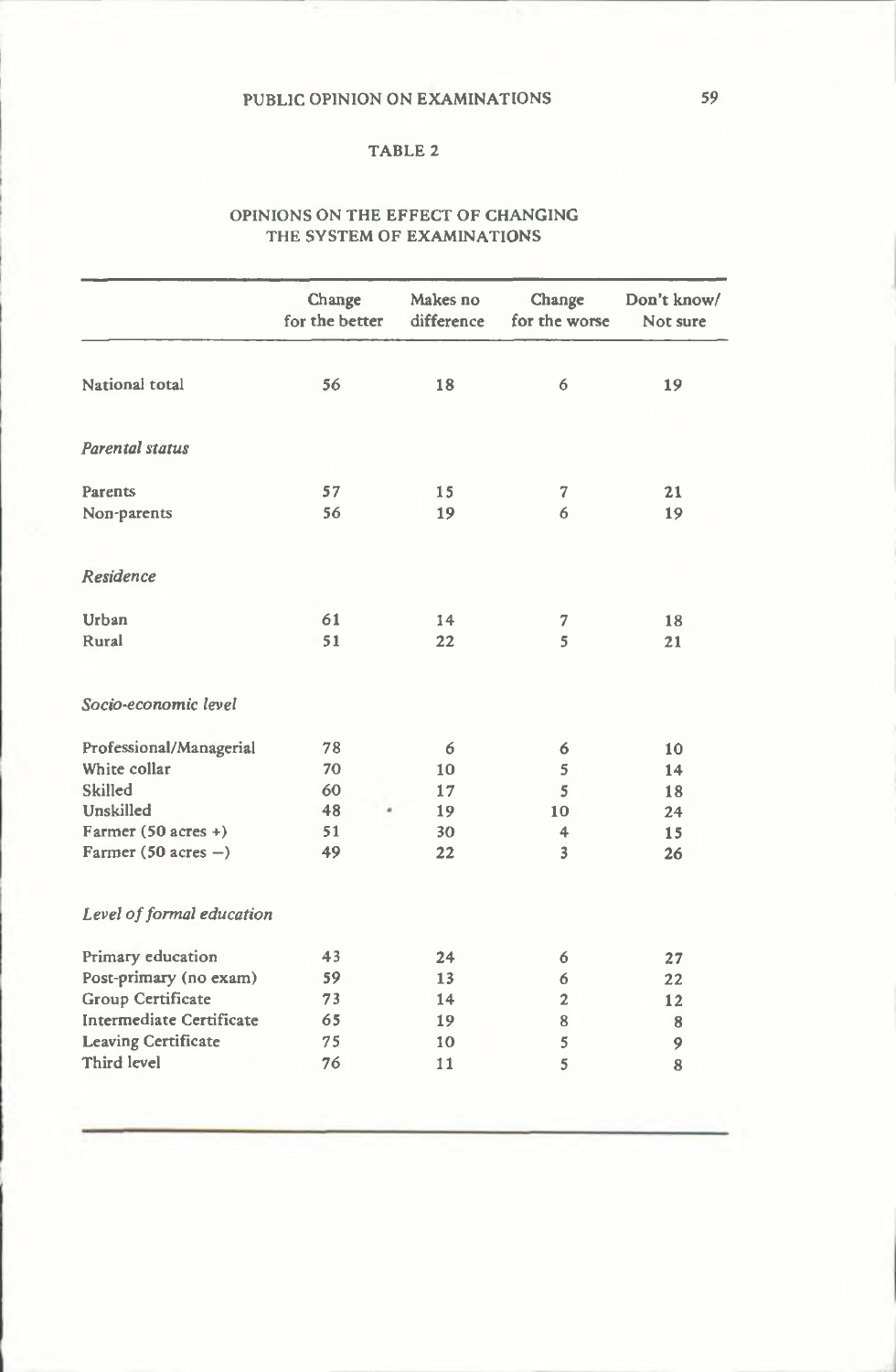## TABLE 3

 $\mathbf{r}$ 

|                                | Change<br>for the better | Makes no<br>difference | Change<br>for the worse | Don t know/<br>Not sure |
|--------------------------------|--------------------------|------------------------|-------------------------|-------------------------|
| National total                 | 81                       | 7                      | 10                      | 2                       |
| Parental status                |                          |                        |                         |                         |
| Parents                        | 85                       | 4                      | 10                      | 1                       |
| Non parents                    | 80                       | 8                      | 10                      | $\overline{2}$          |
| Residence                      |                          |                        |                         |                         |
| Urban                          | 84                       | 5                      | 11                      | $1 \cdot$               |
| Rural                          | 79                       | 10                     | 9                       | $\mathbf{2}$            |
| Socio economic level           |                          |                        |                         |                         |
| Professional/Managerial        | 88                       | 5                      | 6                       | $\mathbf{2}$            |
| White collar                   | 85                       | 5                      | 8                       | $\overline{2}$          |
| Skilled                        | 80                       | 6                      | 12                      | $\mathbf{1}$            |
| Unskilled                      | 79                       | 7                      | 12                      | 1                       |
| Farmer $(50 \text{ acres} + )$ | 81                       | 11                     | 7                       | 1                       |
| Farmer (50 acres $-$ )         | 79                       | 10                     | 8                       | 3                       |
| Level of formal education      |                          |                        |                         |                         |
| Primary education              | 79                       | 8                      | 11                      | 2                       |
| Post primary (no exam)         | 83                       | 8                      | 8                       | 1                       |
| Group Certificate              | 78                       | 12                     | 10                      | 0                       |
| Intermediate Certificate       | 84                       | 8                      | 7                       | $\mathbf{2}$            |
| Leaving Certificate            | 83                       | 5                      | 12                      | 0                       |
| Third level                    | 87                       | 6                      | 5                       | $\overline{2}$          |

#### OPINIONS ON THE EFFECT OF THE ABOLITION OF IRISH AS AN ESSENTIAL SUBJECT TO PASS EXAMINATIONS

 $\pmb{\ell}$ 

 $\ddot{\phantom{a}}$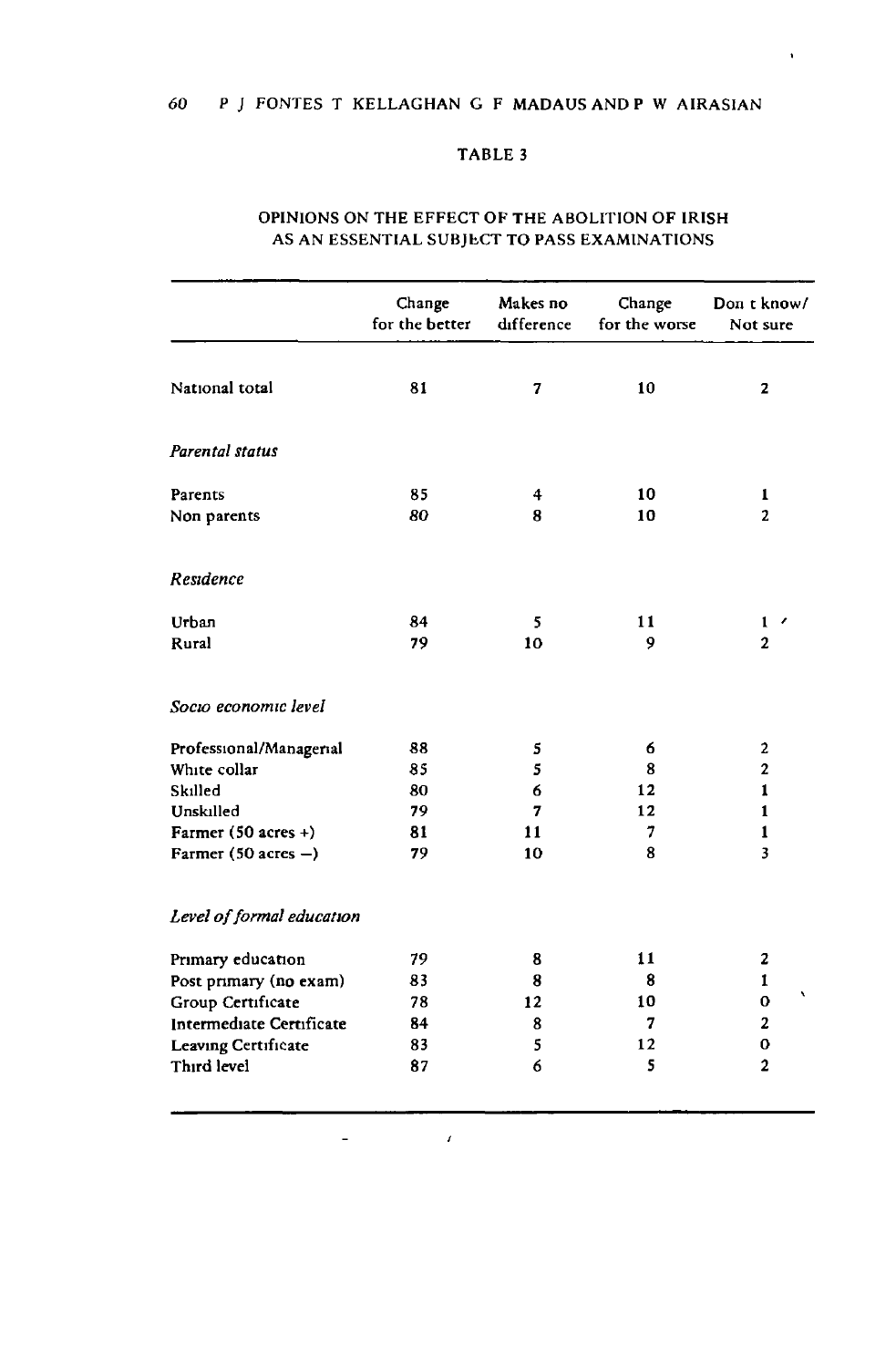### TABLE 4

#### OPINIONS ON THE EFFECT OF PAYING TEACHERS BONUSES FOR GOOD PUPIL-EXAMINATION RESULTS

|                                | Change<br>for the better | Makes no<br>difference | Change<br>for the worse | Don't know/<br>Not sure |
|--------------------------------|--------------------------|------------------------|-------------------------|-------------------------|
|                                |                          |                        |                         |                         |
| National total                 | 24                       | 8                      | 57                      | 11                      |
|                                |                          |                        |                         |                         |
| Parental status                |                          |                        |                         |                         |
| Parents                        | 25                       | 8                      | 60                      | 8                       |
| Non-parents                    | 24                       | 8                      | 56                      | 12                      |
| Residence                      |                          |                        |                         |                         |
| Urban                          | 22                       | 8                      | 61                      | 9                       |
| Rural                          | 27                       | 8                      | 53                      | 13                      |
| Socio-economic level           |                          |                        |                         |                         |
| Professional/Managerial        | 14                       | 8                      | 71                      | 7                       |
| White collar                   | 25                       | 8                      | 59                      | 8                       |
| Skilled                        | 19                       | 9                      | 62                      | 10                      |
| Unskilled                      | 26                       | 9                      | 53                      | 11                      |
| Farmer $(50 \text{ acres} + )$ | 30                       | 5                      | 53                      | 11                      |
| Farmer (50 acres $-$ )         | 30                       | 5                      | 51                      | 14                      |
| Level of formal education      |                          |                        |                         |                         |
| Primary education              | 26                       | 8                      | 52                      | 14                      |
| Post-primary (no exam)         | 31                       | 7                      | 51                      | 11                      |
| Group Certificate              | 20                       | 8                      | 57                      | 14                      |
| Intermediate Certificate       | 22                       | $\overline{7}$         | 67                      | 3                       |
| <b>Leaving Certificate</b>     | 19                       | 9                      | 65                      | $\overline{7}$          |
| Third level                    | 18                       | 6                      | 72                      | 4                       |
|                                |                          |                        |                         |                         |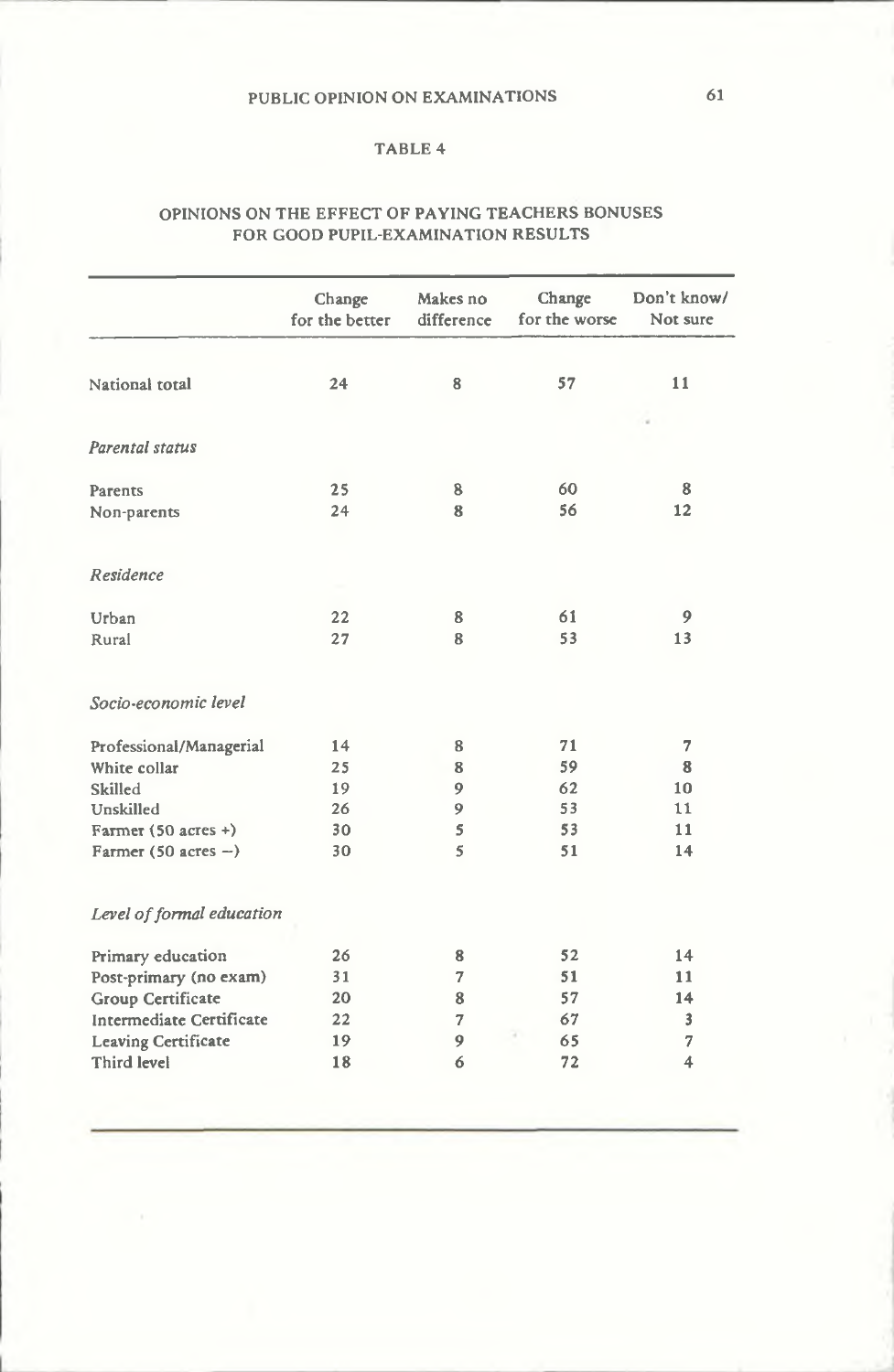#### TABLE 5

|                           | Degree of agreement |                   |                      |          |                                  |  |  |
|---------------------------|---------------------|-------------------|----------------------|----------|----------------------------------|--|--|
|                           | Strongly<br>agree   | Agree<br>somewhat | Disagree<br>somewhat | disagree | Strongly Don t know/<br>Not sure |  |  |
| National total            | 27                  | 42                | 18                   | 11       | 2                                |  |  |
| <b>Parental status</b>    |                     |                   |                      |          |                                  |  |  |
| Parents                   | 30                  | 39.               | 20                   | 10       | 1                                |  |  |
| Non parents               | 25                  | 43                | 17                   | 12       | 3                                |  |  |
| Residence                 |                     |                   |                      |          |                                  |  |  |
| Urban                     | 23                  | 40                | 18                   | 16       | 3                                |  |  |
| 'Rural                    | 30                  | 44                | 17                   | 7        | $\mathbf{1}$                     |  |  |
| Socio economic level      |                     |                   | ۰                    |          |                                  |  |  |
| Professional/Managerial   | 13                  | 46                | 20                   | 20       | 2                                |  |  |
| White collar              | 19                  | 39                | 22                   | 20       | 1                                |  |  |
| Skilled                   | 23                  | 43                | 18                   | 13       | $\overline{\mathbf{3}}$          |  |  |
| Unskilled                 | 33                  | 36                | 17                   | 9        | 5                                |  |  |
| Farmer $(50$ acres +)     | 31                  | 49                | 15                   | 3        | 1                                |  |  |
| Farmer (50 acres $-$ )    | 30                  | 45                | 18                   | 7        | 0                                |  |  |
| Level of formal education |                     |                   |                      |          |                                  |  |  |
| Primary education         | 33                  | 42                | 15                   | 7        | 4                                |  |  |
| Post primary (no exam)    | 30                  | 42                | 17                   | 7        | 3                                |  |  |
| Group Certificate         | 22                  | 30                | 38                   | 10       | 0                                |  |  |
| Intermediate Certificate  | 19                  | 50                | 17                   | 13       | ۱O                               |  |  |
| Leaving Certificate       | 16                  | 42                | 18                   | 23       | 0                                |  |  |
| Third level               | 14                  | 40                | 26                   | 20       | 1                                |  |  |

 $\pmb{\epsilon}$ 

## OPINIONS REGARDING WHETHER PUBLIC EXAMINATIONS ARE A FAIR ASSESSMENT OF WHAT A CHILD HAS LEARNED AT SCHOOL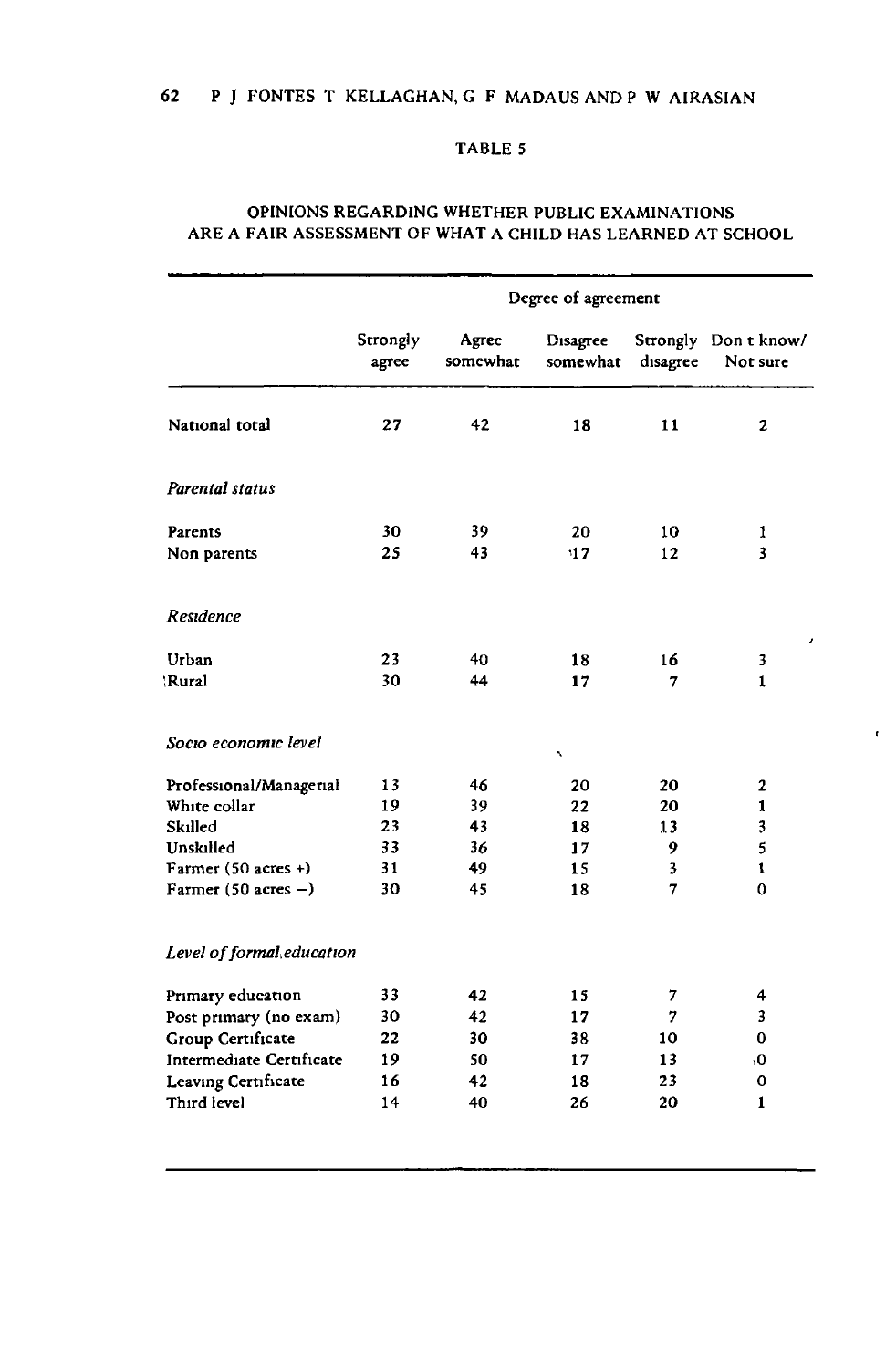**When asked how much the kinds of attainment measured by public examinations matter in latter life, 67% of respondents in the total sample and similar percentages in all sub-groups agreed that they 'matter more than anything else' or 'matter a great deal' (Table 6). Only the professional/ managerial group and respondents with third-level education deviated from this general opinion; respondents in these groups did not accord the same importance to the attainments measured by public examinations.**

**Very little variation was found in the perceptions of respondents of the number of teachers who regard examinations as very important. The figures for the total sample (70% said that 'most' teachers and 19% that 'many' teachers regard examinations as very important) were closely replicated in the sub-groups (Table 7). Farmers of more than 50 acres were somewhat more extreme in their views: 98% of them thought that either most or many teachers regard examinations as very important.**

### *Perceived effects of the Leaving Certificate*

**Seventy-four percent of respondents believed that having the Leaving Certificate 'definitely' affects one's choice of further education; a further 19% believed it 'probably' affects it; only 2% believed that it 'definitely' does not (Table 8). Professional/managerial respondents were the group most likely to perceive the Leaving Certificate as being important (87% said it 'definitely' affects choice of education), while the unskilled respondents were the group least likely to perceive its importance (68% said it 'definitely' affects choice). A similar trend appeared in the views of respondents with varying levels of education. Respondents with the Intermediate Certificate and higher levels of education more frequently opted for the 'definitely' affects category while those with less education more frequently selected the 'probably' affects response.**

**The Leaving Certificate was considered to have a 'definite' effect on the kind of job one gets by 54% of respondents and a 'probable' effect by a further 36% (Table 9). Parents were more inclined to think it has a definite effect than were non-parents. There was a high degree of agreement with the overall rating across respondents differentiated by socio-economic status; among respondents differentiated by educational level, only those with the Group Certificate and the Leaving Certificate were notably different. While 40% of Group Certificate respondents thought the Leaving Certificate 'definitely\* affects the kind of job one gets and 18% thought it 'probably' or 'definitely' does not, 65% of Leaving Certificate respondents thought having the Leaving Certificate has a 'definite' effect.**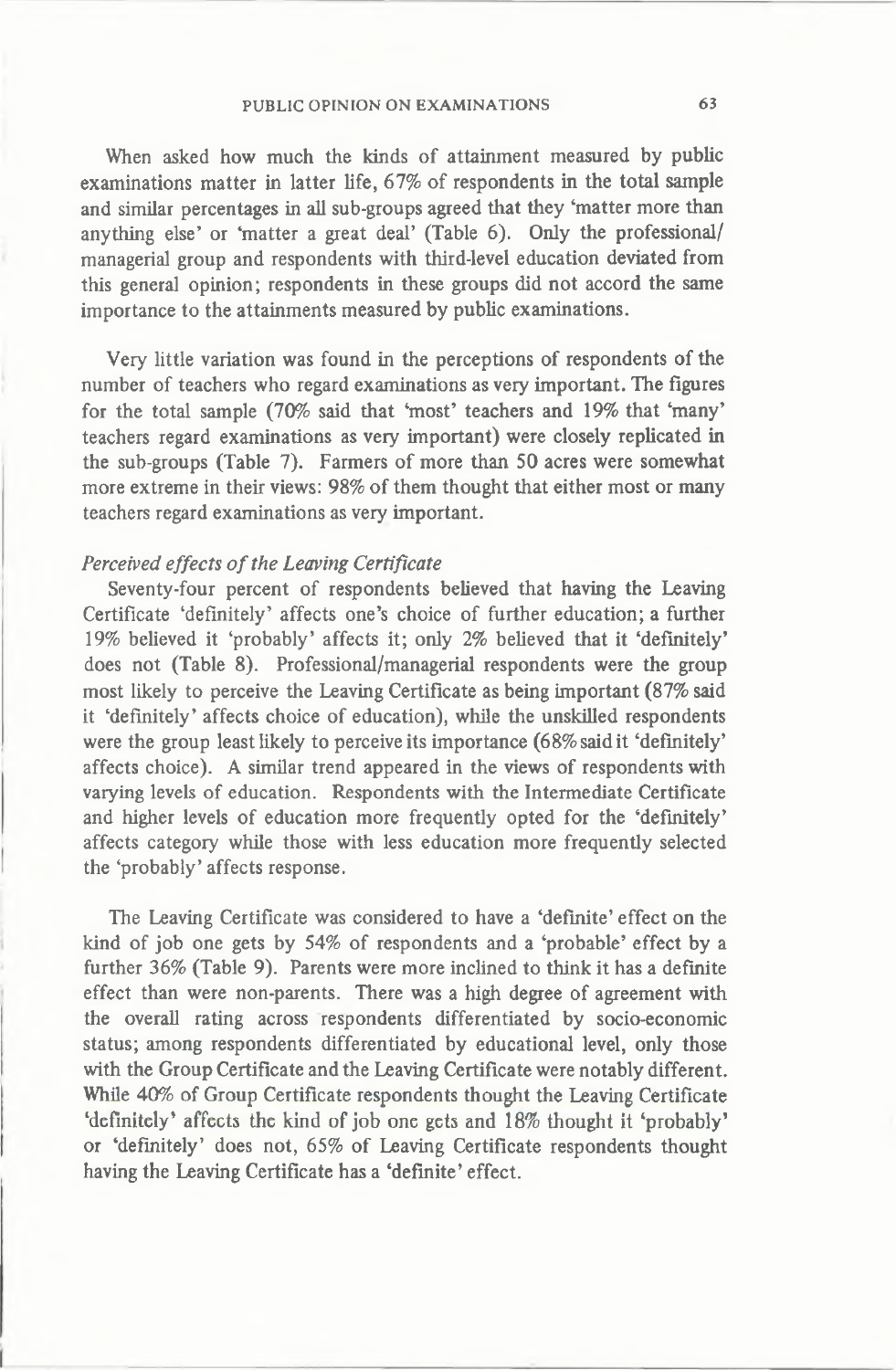#### TABLE 6

|                           | It matters<br>more than<br>anything<br>else | a great<br>deal | It matters It does not It matters<br>matter as<br>much as<br>other things | very little | Don t know/<br>Not sure   |
|---------------------------|---------------------------------------------|-----------------|---------------------------------------------------------------------------|-------------|---------------------------|
|                           |                                             |                 |                                                                           |             |                           |
| National total            | 19                                          | 48              | 20                                                                        | 11          | $\mathbf{2}$              |
| Parental status           |                                             |                 |                                                                           |             |                           |
| Parents                   | 24                                          | 50              | 17                                                                        | 9           | 0                         |
| Non parents               | 18                                          | 47              | 21                                                                        | 12          | $\overline{2}$            |
| Residence                 |                                             |                 |                                                                           |             |                           |
| Urban                     | 15                                          | 49              | 22                                                                        | 12          | 2                         |
| Rural                     | 24                                          | 47              | 19                                                                        | 10          | $\mathbf{1}$              |
| Socio economic level      |                                             |                 |                                                                           |             |                           |
| Professional/Managerial   | 9                                           | 47              | 27                                                                        | 18          | 0                         |
| White collar              | 12                                          | 52              | 21                                                                        | 15          | 1                         |
| Skilled                   | 18                                          | 50              | 19                                                                        | 11          | 1                         |
| Unskilled                 | 24                                          | 46              | 17                                                                        | 11          | 3                         |
| Farmer (50 acres +)       | 23                                          | 49              | 18                                                                        | 8           | $\mathbf{1}$<br>$\bar{I}$ |
| Farmer (50 acres $-$ )    | 22                                          | 45              | 25                                                                        | 7           | $\mathbf{1}$              |
| Level of formal education |                                             |                 |                                                                           |             |                           |
| Primary education         | 25                                          | 45              | 21                                                                        | 7           | 2                         |
| Post primary (no exam)    | 17                                          | 50              | 20                                                                        | 11          | $\overline{2}$            |
| Group Certificate         | 12                                          | 57              | 25                                                                        | 6           | 0                         |
| Intermediate Certificate  | 15                                          | 50              | 16                                                                        | 19          | 0                         |
| Leaving Certificate       | 16                                          | 50              | 19                                                                        | 16          | 0                         |
| Third level               | 8                                           | 51              | 21                                                                        | 21          | 0                         |

#### OPINIONS ON THE SIGNIFICANCE IN LATER LIFE OF THE KIND OF ATTAINMENTS MEASURED BY PUBLIC EXAMINATIONS

 $\pmb{\cdot}$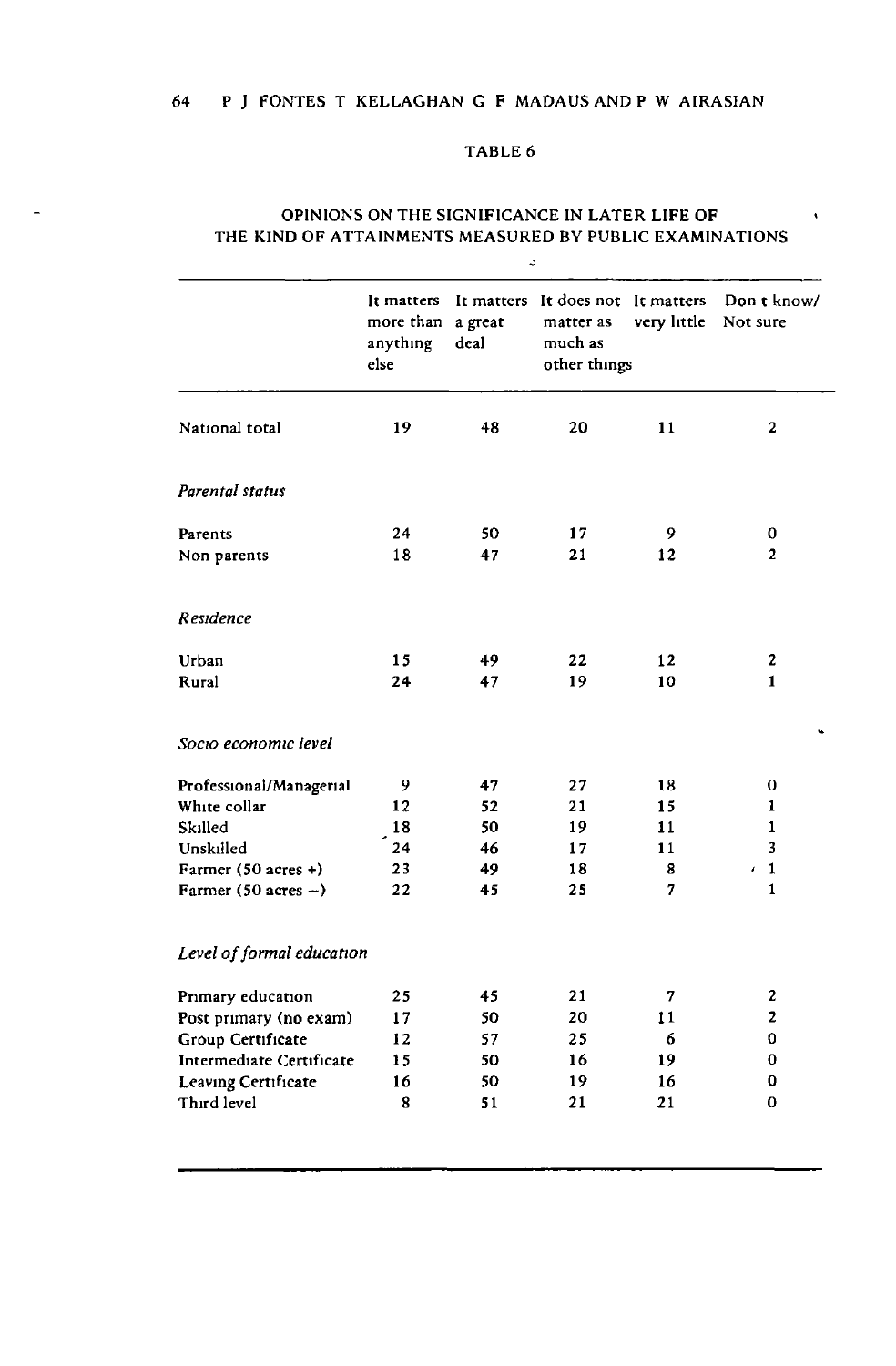#### TABLE 7

#### OPINIONS ON THE NUMBER OF TEACHERS WHO REGARD EXAMINATIONS AS VERY IMPORTANT

| Don't know/<br>Not sure | Most | Many | Some              | Few                     |                                |
|-------------------------|------|------|-------------------|-------------------------|--------------------------------|
|                         |      |      |                   |                         |                                |
| $\mathbf{1}$            | 70   | 19   | 8                 | $\overline{2}$          | National total                 |
|                         |      |      |                   |                         | Parental status                |
| 0                       | 72   | 14   | 10                | 3                       | Parents                        |
| $\mathbf{1}$            | 69   | 21   | 7                 | $\mathbf{1}$            | Non-parents                    |
|                         |      |      |                   |                         | Residence                      |
| 1                       | 68   | 19   | 9                 | 2                       | Urban                          |
| $\sigma$                | 72   | 20   | $\overline{\tau}$ | ï                       | Rural                          |
|                         |      |      |                   |                         | Socio-economic level           |
| $\mathbf{2}$            | 68   | 20   | 10                | 1                       | Professional/Managerial        |
| $\overline{2}$          | 63   | 23   | 10                | $\overline{\mathbf{3}}$ | White collar                   |
| $\mathbf{O}$            | 70   | 19   | 6                 | $\ddot{4}$              | Skilled                        |
| $\mathbf{1}$            | 72   | 17   | 9                 | 1                       | Unskilled                      |
| $\bf{0}$                | 77   | 21   | 1                 | $\mathbf{1}$            | Farmer $(50 \text{ acres} + )$ |
| 0                       | 68   | 20   | 10                | $\overline{2}$          | Farmer (50 acres $-$ )         |
|                         |      |      |                   |                         | Level of formal education      |
| 0                       | 67   | 21   | 9                 | $\overline{\mathbf{c}}$ | Primary education              |
| 1                       | 72   | 19   | $\overline{7}$    | $\overline{2}$          | Post-primary (no exam)         |
| $\mathbf{2}$            | 62   | 26   | 10                | $\mathbf{0}$            | Group Certificate              |
| $\mathbbm{1}$           | 72   | 22   | 3                 | $\overline{2}$          | Intermediate Certificate       |
| $\mathbf{2}$            | 77   | 12   | 9                 | 1                       | Leaving Certificate            |
| $\Omega$                | 71   | 17   | 10                | 3                       | Third level                    |
|                         |      |      |                   |                         |                                |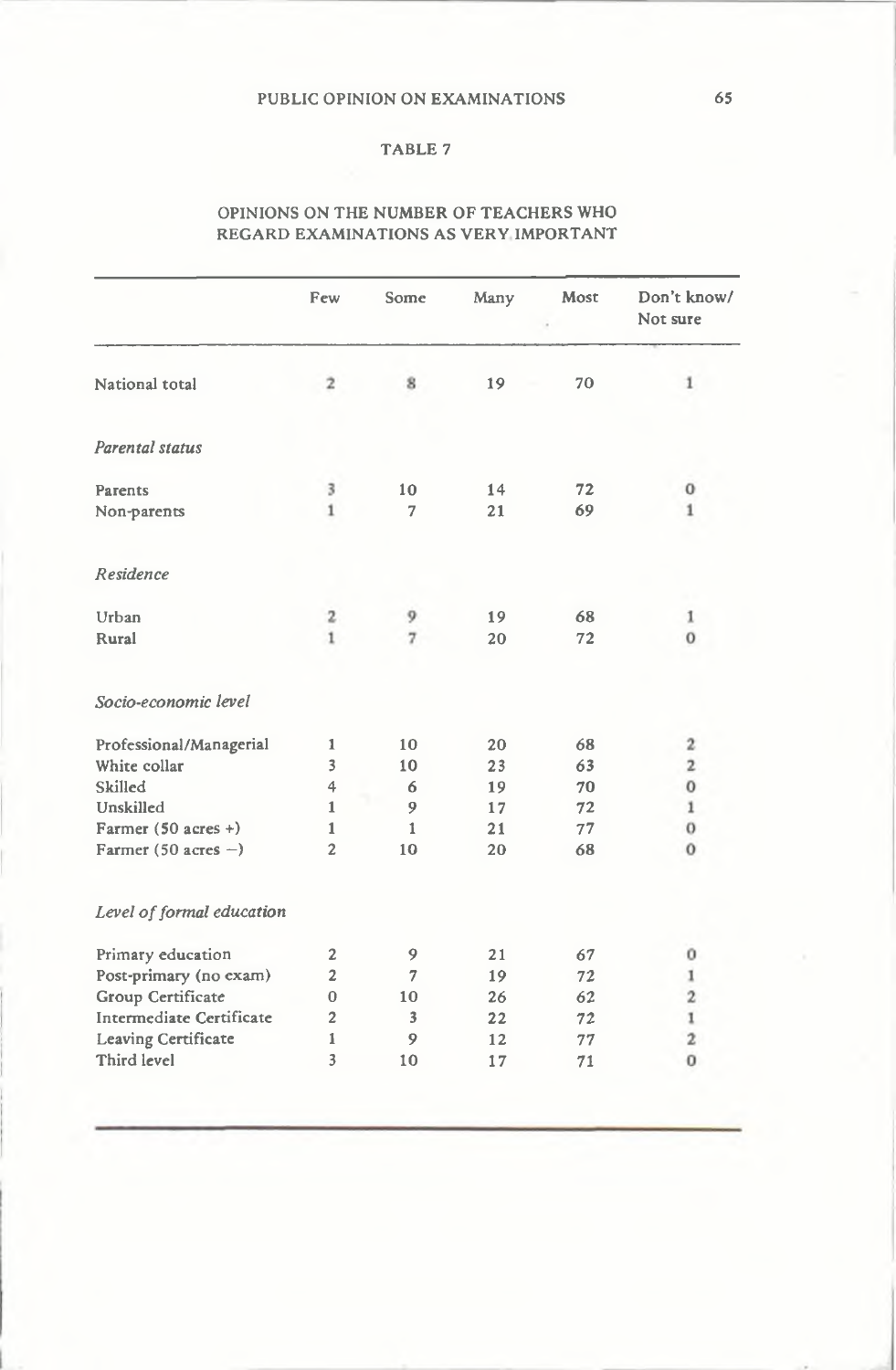### 66 P J FONTES, T KELLAGHAN G F MADAUS AND P W AIRASIAN

#### TABLE 8

 $\pmb{\cdot}$ 

|                           | Definitely Probably<br>affects | affects | Probably<br>does not<br>affect | does not<br>affect | Definitely Don t know/<br>Not sure |
|---------------------------|--------------------------------|---------|--------------------------------|--------------------|------------------------------------|
| National total            | - 5<br>74                      | 19      | 4                              | $\overline{c}$     | $\mathbf{1}$                       |
| Parental status           |                                |         |                                |                    |                                    |
| Parents                   | 78                             | 15      | 5                              | 1                  | 0                                  |
| Non parents               | 73                             | 20      | 4                              | 3                  | 1                                  |
| Residence                 |                                |         |                                |                    |                                    |
| Urban                     | 73                             | 19      | 5                              | 3                  | 1                                  |
| Rural                     | 76                             | 18      | 4                              | $\mathbf{2}$       | 0                                  |
| Socio economic level      |                                |         |                                |                    |                                    |
| Professional/Managerial   | 87                             | 9       | 4                              | 0                  | 0                                  |
| White collar              | 80                             | 16      | $\overline{\mathbf{c}}$        | 2                  | 1                                  |
| Skilled                   | 74                             | 18      | 6                              | $\overline{2}$     | 0                                  |
| Unskilled                 | 68                             | 22      | 5                              | 3                  | 1                                  |
| Farmer (50 acres +)       | 78                             | 18      | 3                              | $\mathbf{1}$       | 0                                  |
| Farmer (50 acres $-$ )    | 71                             | 22      | 4                              | 3                  | $\bf o$                            |
| Level of formal education |                                |         |                                |                    |                                    |
| Primary education         | 70                             | 21      | 5                              | 3                  | 1                                  |
| Post primary (no exam)    | 71                             | 21      | 6                              | 1                  | 1                                  |
| Group Certificate         | 71                             | 23      | 2                              | 4                  | o                                  |
| Intermediate Certificate  | 82                             | 15      | 2                              | $\mathbf 2$        | 0                                  |
| Leaving Certificate       | 82                             | 14      | $\overline{2}$                 | $\overline{2}$     | 0                                  |
| Third level               | 83                             | 12      | $\overline{\mathbf{3}}$        | $\overline{2}$     | 0                                  |

### OPINIONS ABOUT THE EFFECT OF HAVING THE LEAVING CERTIFICATE ON CHOICE OF FURTHER EDUCATION

 $\overline{\phantom{0}}$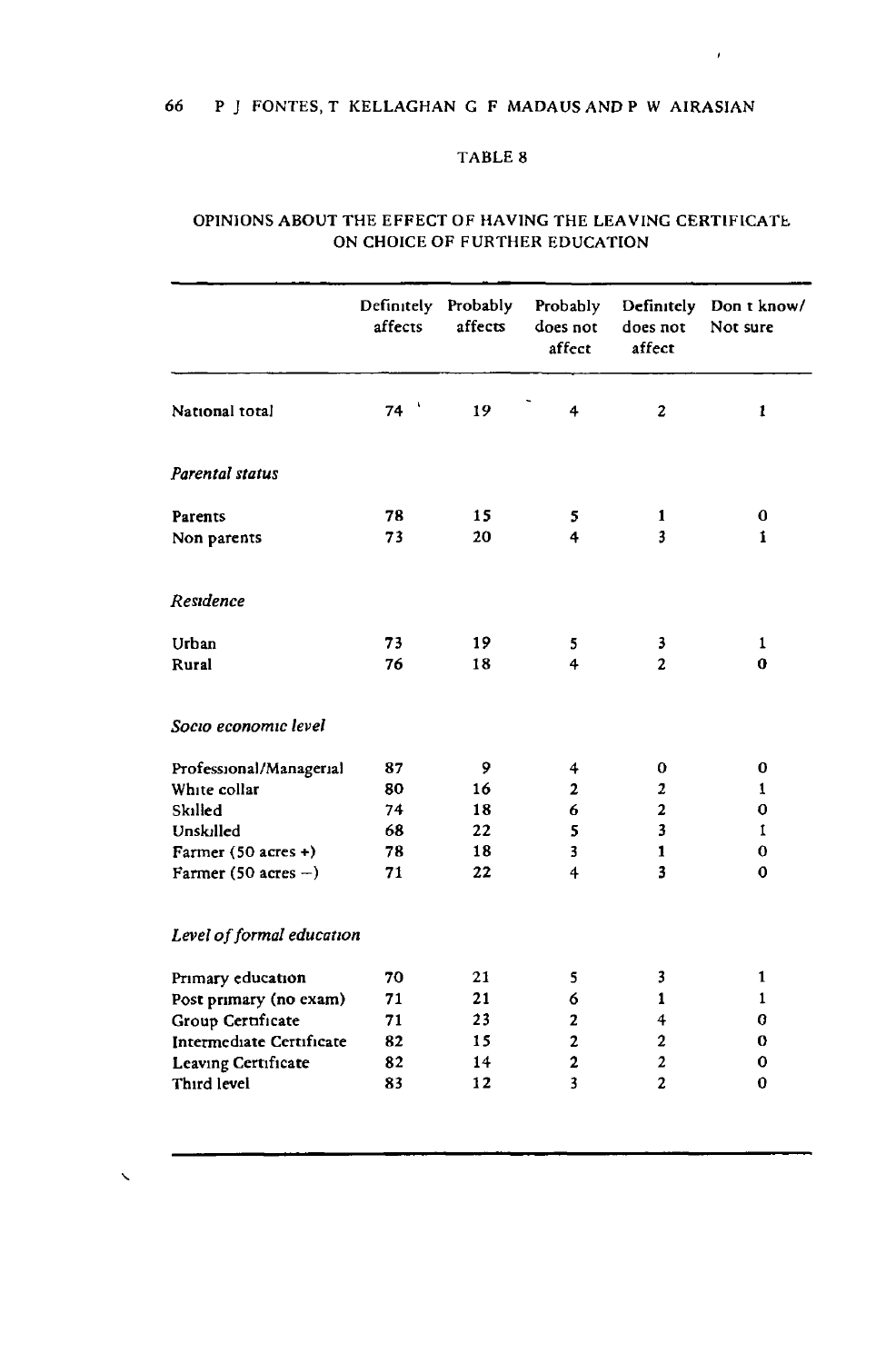### TABLE 9

### OPINIONS ABOUT THE EFFECT OF HAVING THE LEAVING CERTIFICATE ON THE KIND OF JOB ONE GETS

| National total<br>54<br>36<br>$\mathbf{z}$<br>7<br>Parental status<br>61<br>29<br>Parents<br>7<br>1<br>51<br>$\overline{2}$<br>39<br>7<br>Non-parents<br>Residence<br>Urban<br>37<br>53<br>7<br>3<br>Rural<br>55<br>36<br>7<br>$\mathbf{1}$<br>Socio-economic level<br>Professional/Managerial<br>60<br>32<br>7<br>$\mathbf 0$<br>White collar<br>52<br>41<br>5<br>$\overline{2}$<br>Skilled<br>55<br>33<br>$\overline{3}$<br>8<br>Unskilled<br>52<br>37<br>9<br>$\overline{2}$<br>Farmer $(50 \text{ acres} + )$<br>53<br>37<br>8<br>$\mathbf{1}$<br>Farmer (50 acres $-$ )<br>54<br>38<br>5<br>1<br>Level of formal education<br>Primary education<br>55<br>37<br>6<br>2<br>Post-primary (no exam)<br>36<br>49<br>14<br>1<br>Group Certificate<br>40<br>39<br>10<br>8 | Definitely Don't know/<br>Not sure | does not<br>affect | Probably<br>does not<br>affect | Probably<br>affects | Definitely<br>affects |                          |
|-------------------------------------------------------------------------------------------------------------------------------------------------------------------------------------------------------------------------------------------------------------------------------------------------------------------------------------------------------------------------------------------------------------------------------------------------------------------------------------------------------------------------------------------------------------------------------------------------------------------------------------------------------------------------------------------------------------------------------------------------------------------------|------------------------------------|--------------------|--------------------------------|---------------------|-----------------------|--------------------------|
|                                                                                                                                                                                                                                                                                                                                                                                                                                                                                                                                                                                                                                                                                                                                                                         | 1                                  |                    |                                |                     |                       |                          |
|                                                                                                                                                                                                                                                                                                                                                                                                                                                                                                                                                                                                                                                                                                                                                                         |                                    |                    |                                |                     |                       |                          |
|                                                                                                                                                                                                                                                                                                                                                                                                                                                                                                                                                                                                                                                                                                                                                                         | 1                                  |                    |                                |                     |                       |                          |
|                                                                                                                                                                                                                                                                                                                                                                                                                                                                                                                                                                                                                                                                                                                                                                         | $\Omega$                           |                    |                                |                     |                       |                          |
|                                                                                                                                                                                                                                                                                                                                                                                                                                                                                                                                                                                                                                                                                                                                                                         |                                    |                    |                                |                     |                       |                          |
|                                                                                                                                                                                                                                                                                                                                                                                                                                                                                                                                                                                                                                                                                                                                                                         | 0                                  |                    |                                |                     |                       |                          |
|                                                                                                                                                                                                                                                                                                                                                                                                                                                                                                                                                                                                                                                                                                                                                                         | 1                                  |                    |                                |                     |                       |                          |
|                                                                                                                                                                                                                                                                                                                                                                                                                                                                                                                                                                                                                                                                                                                                                                         |                                    |                    |                                |                     |                       |                          |
|                                                                                                                                                                                                                                                                                                                                                                                                                                                                                                                                                                                                                                                                                                                                                                         | $\mathbf 0$                        |                    |                                |                     |                       |                          |
|                                                                                                                                                                                                                                                                                                                                                                                                                                                                                                                                                                                                                                                                                                                                                                         | 0                                  |                    |                                |                     |                       |                          |
|                                                                                                                                                                                                                                                                                                                                                                                                                                                                                                                                                                                                                                                                                                                                                                         | 1                                  |                    |                                |                     |                       |                          |
|                                                                                                                                                                                                                                                                                                                                                                                                                                                                                                                                                                                                                                                                                                                                                                         | $\Omega$                           |                    |                                |                     |                       |                          |
|                                                                                                                                                                                                                                                                                                                                                                                                                                                                                                                                                                                                                                                                                                                                                                         | $\mathbf 0$                        |                    |                                |                     |                       |                          |
|                                                                                                                                                                                                                                                                                                                                                                                                                                                                                                                                                                                                                                                                                                                                                                         | $\overline{2}$                     |                    |                                |                     |                       |                          |
|                                                                                                                                                                                                                                                                                                                                                                                                                                                                                                                                                                                                                                                                                                                                                                         |                                    |                    |                                |                     |                       |                          |
|                                                                                                                                                                                                                                                                                                                                                                                                                                                                                                                                                                                                                                                                                                                                                                         | 1                                  |                    |                                |                     |                       |                          |
|                                                                                                                                                                                                                                                                                                                                                                                                                                                                                                                                                                                                                                                                                                                                                                         | 0                                  |                    |                                |                     |                       |                          |
|                                                                                                                                                                                                                                                                                                                                                                                                                                                                                                                                                                                                                                                                                                                                                                         | 4                                  |                    |                                |                     |                       |                          |
|                                                                                                                                                                                                                                                                                                                                                                                                                                                                                                                                                                                                                                                                                                                                                                         | $\mathbf o$                        | $\overline{2}$     | 5                              | 46                  | 47                    | Intermediate Certificate |
| <b>Leaving Certificate</b><br>65<br>27<br>6<br>$\overline{c}$                                                                                                                                                                                                                                                                                                                                                                                                                                                                                                                                                                                                                                                                                                           | $\mathbf 0$                        |                    |                                |                     |                       |                          |
| Third level<br>53<br>40<br>5<br>$\overline{c}$                                                                                                                                                                                                                                                                                                                                                                                                                                                                                                                                                                                                                                                                                                                          | $\mathbf{o}$                       |                    |                                |                     |                       |                          |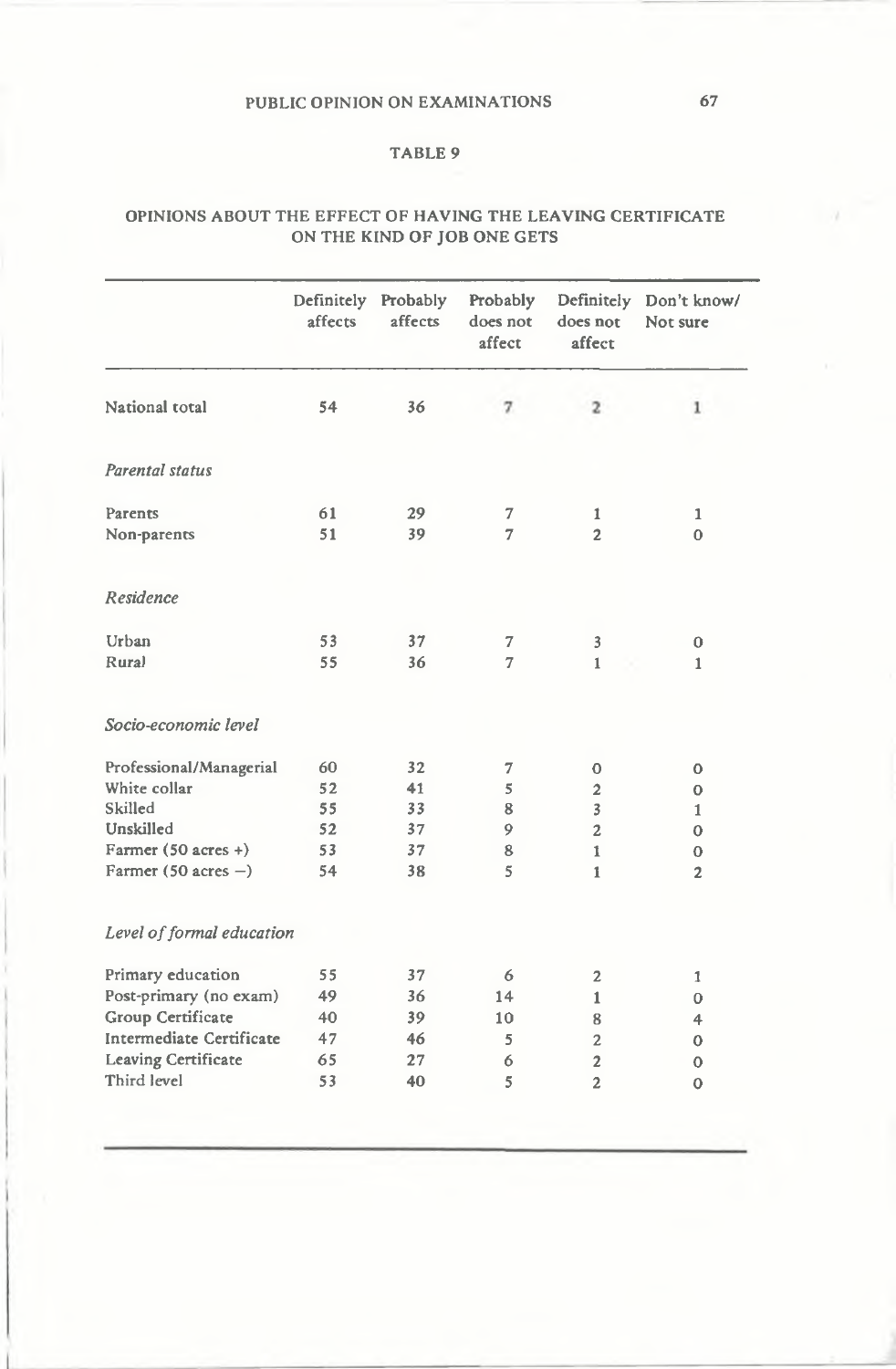## 68 P J CONTES T KELLAGHAN G F MADAUS.ANDP W AIRASIAN

## TABLE 10

### OPINIONS ABOUT THE EFFECT OF HAVING THE LEAVING CERTIFICATE ON PROMOTION PROSPECTS

|                                | Definitely<br>affects | Probably<br>affects | Probably<br>does not<br>affect | does not<br>affect | Definitely Don t know/<br>Not sure |
|--------------------------------|-----------------------|---------------------|--------------------------------|--------------------|------------------------------------|
| National total                 | 35                    | 38                  | 20                             | 5                  | 1                                  |
| Parental status                |                       |                     |                                |                    |                                    |
| Parents                        | 40                    | 31                  | 24                             | 3                  | 2                                  |
| Non parents                    | 33                    | 41                  | 19                             | 6                  | $\mathbf{1}$                       |
| Residence                      |                       |                     |                                |                    |                                    |
| Urban                          | 32                    | 37                  | 22                             | 7                  | 2                                  |
| Rural                          | 38                    | 40                  | 18                             | 3                  | $\mathbf{1}$                       |
| Socio-economic level           |                       |                     |                                |                    |                                    |
| Professional/Managerial        | 26                    | 32                  | 34                             | 6                  | $\mathbf{1}$                       |
| White collar                   | 26                    | 39                  | 23                             | 11                 | $\mathbf{1}$                       |
| Skilled                        | 38                    | 35                  | 20                             | 5                  | 2                                  |
| Unskilled                      | 38                    | 41                  | 14                             | 5                  | $\mathbf{z}$                       |
| Farmer $(50 \text{ acres} + )$ | 34                    | 38                  | 22                             | 6                  | 0                                  |
| Farmer $(50 \text{ acres} - )$ | 38                    | 42                  | 19                             | 0                  | 1                                  |
| Level of formal education      |                       |                     |                                |                    |                                    |
| Primary education              | 39                    | 41                  | 15                             | 3                  | 2                                  |
| Post primary (no exam)         | 35                    | 39                  | 19                             | 5                  | 1                                  |
| Group Certificate              | 26                    | 34                  | 30                             | 6                  | 4                                  |
| Intermediate Certificate       | 34                    | 44                  | 17                             | 5                  | 0                                  |
| Leaving Certificate            | 29                    | 30                  | 31                             | 10                 | 1                                  |
| Third level                    | 30                    | 30                  | 33                             | 7                  | $\mathbf{1}$                       |
| -------                        |                       |                     |                                |                    |                                    |

 $\ddot{\phantom{0}}$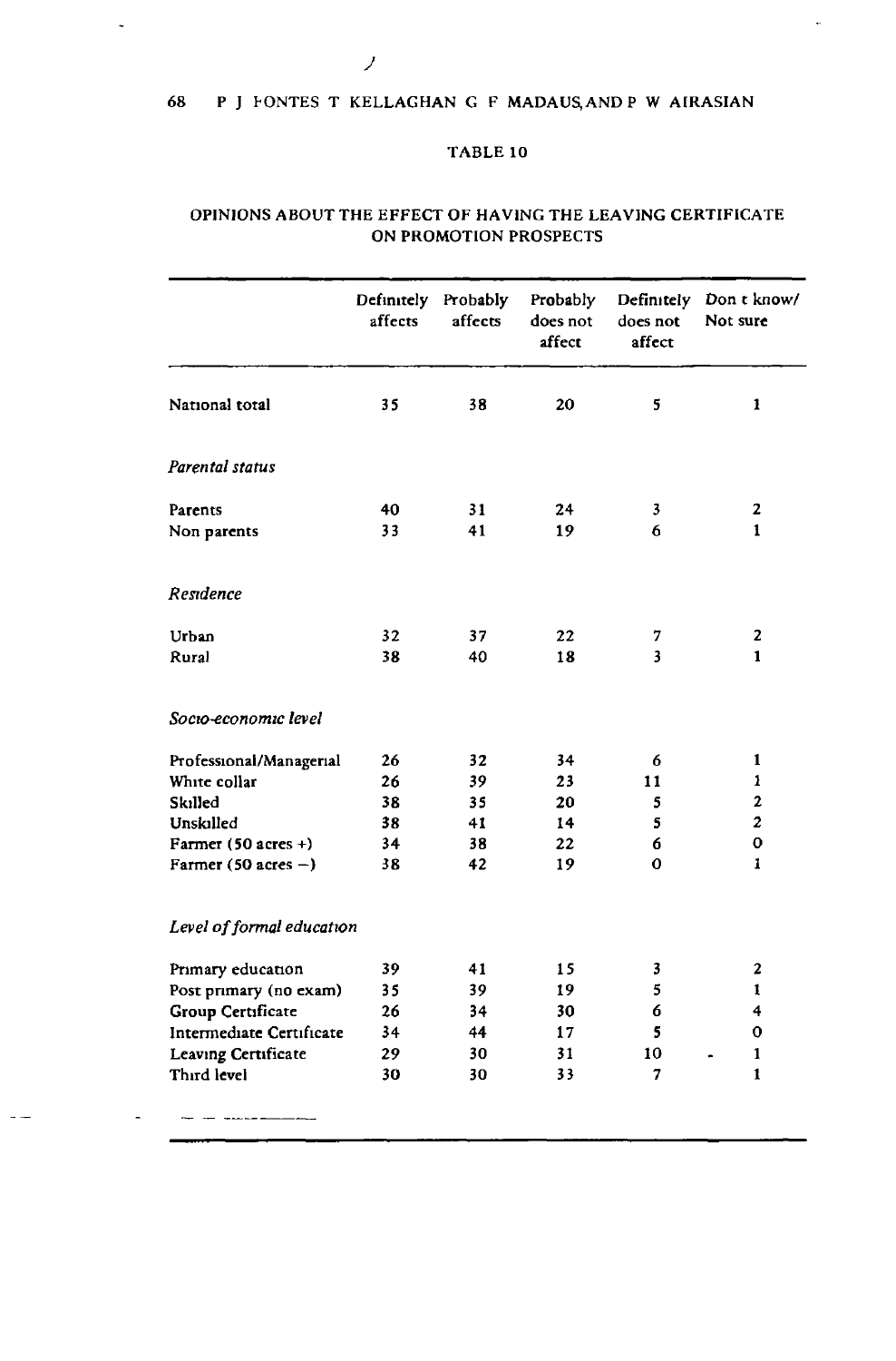### TABLE 11

#### OPINIONS ABOUT THE EFFECT OF HAVING THE LEAVING CERTIFICATE ON SOCIAL STATUS

|                                | Definitely<br>affects | Probably<br>affects | Probably<br>does not<br>affect | Definitely<br>does not<br>affect | Don't know/<br>Not sure |
|--------------------------------|-----------------------|---------------------|--------------------------------|----------------------------------|-------------------------|
| National total                 | 25                    | 36                  | 22                             | 13                               | 3                       |
| Parental status                |                       |                     |                                |                                  |                         |
| Parents                        | 31                    | 32                  | 22                             | 12                               | 3                       |
| Non-parents                    | 23                    | 37                  | 23                             | 14                               | 4                       |
| Residence                      |                       |                     |                                |                                  |                         |
| Urban                          | 24                    | 34                  | 22                             | 16                               | 4                       |
| Rural                          | 26                    | 38                  | 23                             | 11                               | 3                       |
| Socio-economic level           |                       |                     |                                |                                  |                         |
| Professional/Managerial        | 14                    | 33                  | 28                             | 24                               | $\mathbf{I}$            |
| White collar                   | 22                    | 33                  | 24                             | 20                               | $\bf 1$                 |
| Skilled                        | 27                    | 38                  | 20                             | 12                               | 4                       |
| Unskilled                      | 30                    | 31                  | 21                             | 11                               | 6                       |
| Farmer $(50 \text{ acres} + )$ | 18                    | 40                  | 25                             | 16                               | 1                       |
| Farmer (50 acres $-$ )         | 28                    | 42                  | 22                             | 4                                | 4                       |
| Level of formal education      |                       |                     |                                |                                  |                         |
| Primary education              | 28                    | 38                  | 21                             | 8                                | 5                       |
| Post-primary (no exam)         | 27                    | 35                  | 24                             | 12                               | $\overline{\mathbf{2}}$ |
| Group Certificate              | 24                    | 41                  | 18                             | 12                               | $\overline{4}$          |
| Intermediate Certificate       | 19                    | 36                  | 25                             | 18                               | $\overline{2}$          |
| <b>Leaving Certificate</b>     | 25                    | 34                  | 21                             | 19                               | $1\,$                   |
| Third level                    | 14                    | 29                  | 29                             | 27                               | $\mathbf{1}$            |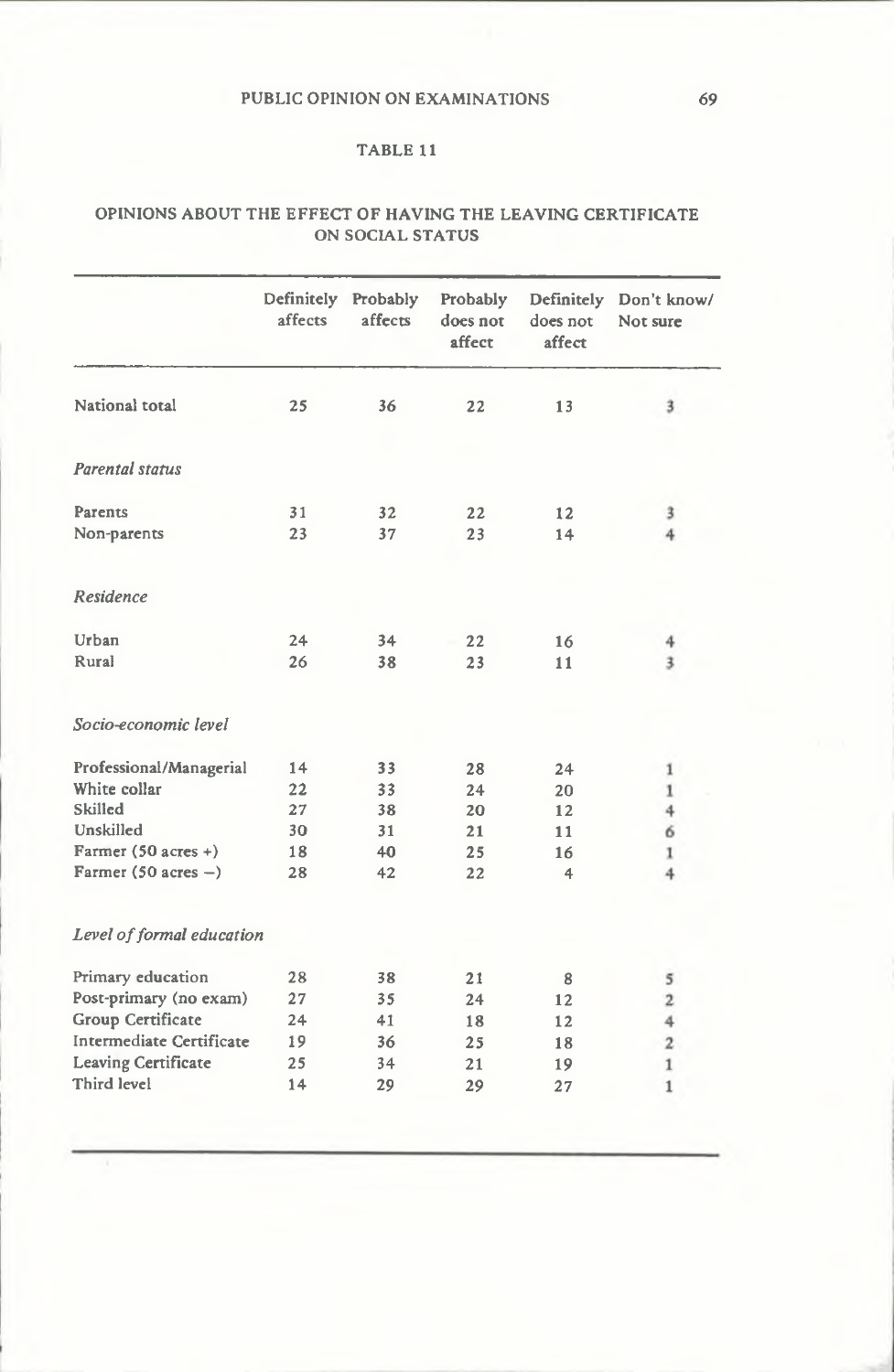#### 70 P J FONTES, T KELLAGHAN G F MADAUS AND P W AIRASIAN

## TABLE 12

 $\mathbf{A}$ 

### OPINIONS ABOUT THE EFFECT OF HAVING THE LEAVING CERTIFICATE ON THE AMOUNT OF MONEY ONE MAKES

|                                | Definitely Probably<br>affects | affects | Probably<br>does not<br>affect | does not<br>affect | Definitely Don't know/<br>Not sure |
|--------------------------------|--------------------------------|---------|--------------------------------|--------------------|------------------------------------|
| National total                 | 19                             | 27      | 29                             | 23                 | $\mathbf{1}$                       |
| Parental status                |                                |         |                                |                    |                                    |
| Parents                        | 23                             | 25      | 29                             | 21                 | 2                                  |
| Non-parents                    | 18                             | 28      | 29                             | 23                 | $\mathbf{1}$                       |
| Residence                      |                                |         |                                |                    |                                    |
| Urban                          | 18                             | 25      | 28                             | 27                 | 2                                  |
| Rural                          | 21                             | 29      | 31                             | 18                 | 1                                  |
| Socio economic level           |                                |         |                                |                    |                                    |
| Professional/Managerial        | 16                             | 21      | 31                             | 30                 | $\mathbf{2}$                       |
| White collar                   | 15                             | 30      | 32                             | 23                 | 0                                  |
| Skilled                        | 20                             | 25      | 26                             | 28                 | 1                                  |
| Unskilled                      | 21                             | 28      | 28                             | 21                 | 3                                  |
| Farmer $(50$ acres +)          | 18                             | 30      | 23                             | 29                 | 0                                  |
| Farmer $(50 \text{ acres} - )$ | 23                             | 28      | 38                             | 11                 | 1                                  |
| Level of formal education      |                                | ١       |                                |                    |                                    |
| Primary education              | 21                             | 29      | 31                             | 17                 | 2                                  |
| Post primary (no exam)         | 22                             | 28      | 25                             | 25                 | 1                                  |
| Group Certificate              | 11                             | 28      | 26                             | 30                 | 4                                  |
| Intermediate Certificate       | 11                             | 26      | 32                             | 31                 | 0                                  |
| Leaving Certificate            | 23                             | 23      | 29                             | 25                 | 1                                  |
| Third level                    | 14                             | 24      | 28                             | 32                 | $\overline{2}$                     |
|                                |                                |         |                                |                    |                                    |

 $\overline{a}$ 

*)*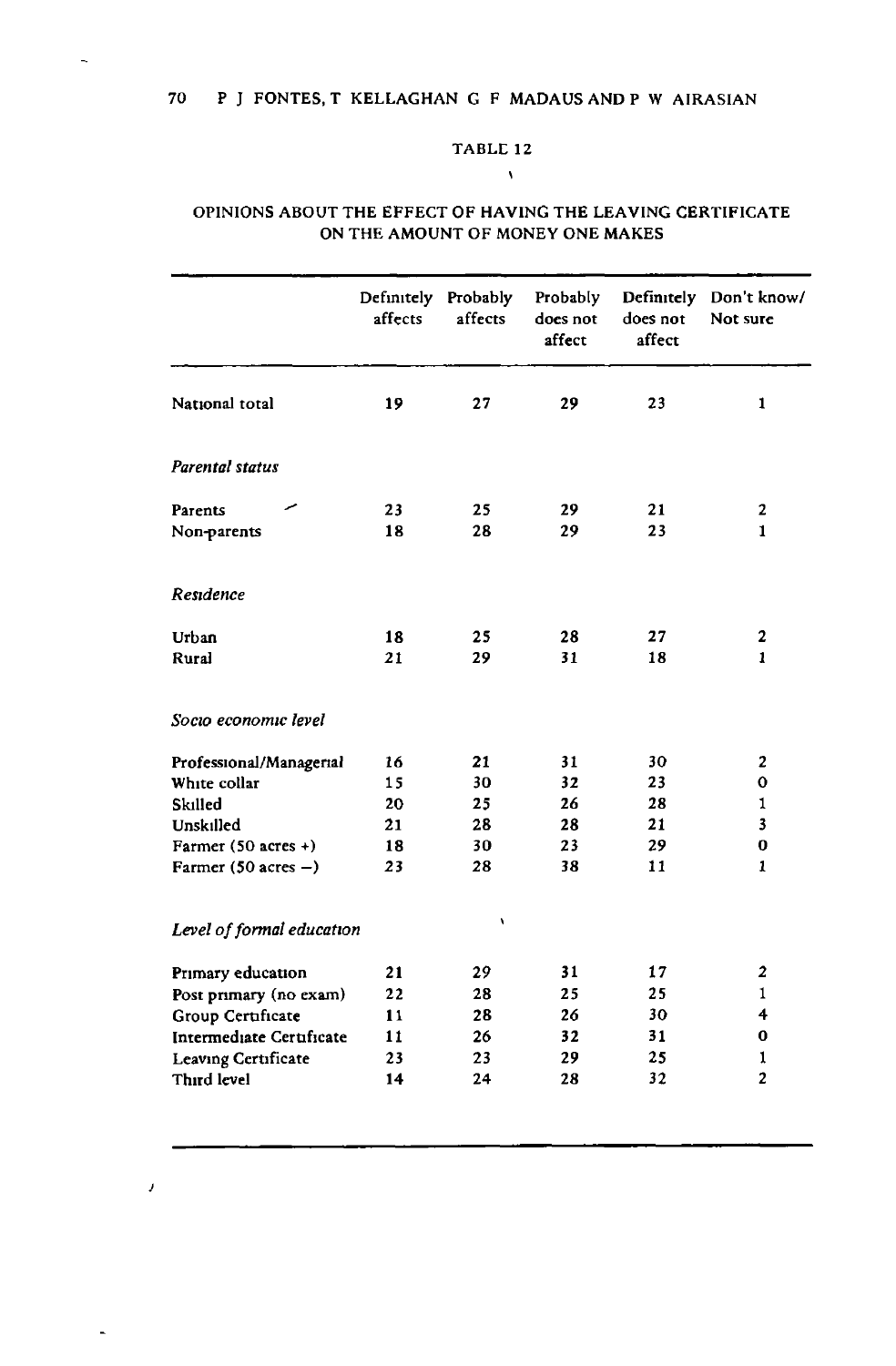**The Leaving Certificate was seen as much less likely to affect promotional prospects. Only 35% of respondents felt that the Leaving Certificate has 'definite' effects on promotion, while a further 38% felt it 'probably' affects promotion (Table 10). These views were fairly consistently held across sub-groups, although professional/managerial and white-collar workers and respondents with the Group Certificate, the Leaving Certificate, or third-level education ascribed even less importance to the Leaving Certificate's effect in this regard than did the general population.**

**An even greater decline in the perceived impact of having the Leaving Certificate occurred with respect to social status. Only about a quarter of respondents thought that one's social status is 'definitely' affected by having this certificate, and just over a third that it is 'probably' affected (Table 11). Well over a third of the sample, and of most sub-groups, thought one's social status is not affected by having the certificate. The latter opinion was most common among professional/managerial workers (52%), white-collar workers (44%), large farmers (41%), and respondents with the Intermediate Certificate (43%), or with third-level education (56%).**

**Of all the possible effects about which respondents were asked, the least importance was ascribed to the effect of the Leaving Certificate on the amount of money one makes. About half or more of the total sample (52%) and of every sub-group said there is 'probably' or 'definitely' no such effect (Table 12). Only about 20% thought there is a 'definite' effect; among respondents with the Group or Intermediate Certificate this opinion was held by as few as 11 percent.**

#### DISCUSSION

**The opinions of respondents regarding examinations showed considerable agreement on several issues about which questions were asked in this survey. This was particularly so as far as some of the effects of the Leaving Certificate examination were concerned. This examination was perceived by almost all respondents as affecting one's choice of further education (93% said 'definitely' or 'probably') and the kind of job one gets (90% said 'definitely' or 'probably'). Smaller numbers saw the Leaving Certificate as exercising an influence later in life — affecting one's promotional prospects (73% said 'definitely'or 'probably'), one's social status (61% said 'definitely'or probably'), and the amount of money one makes (46% said 'definitely' or probably'). All in all, the effects of the Leaving Certificate were perceived as considerable.**

**Given the perceived importance of the Leaving Certificate examination,**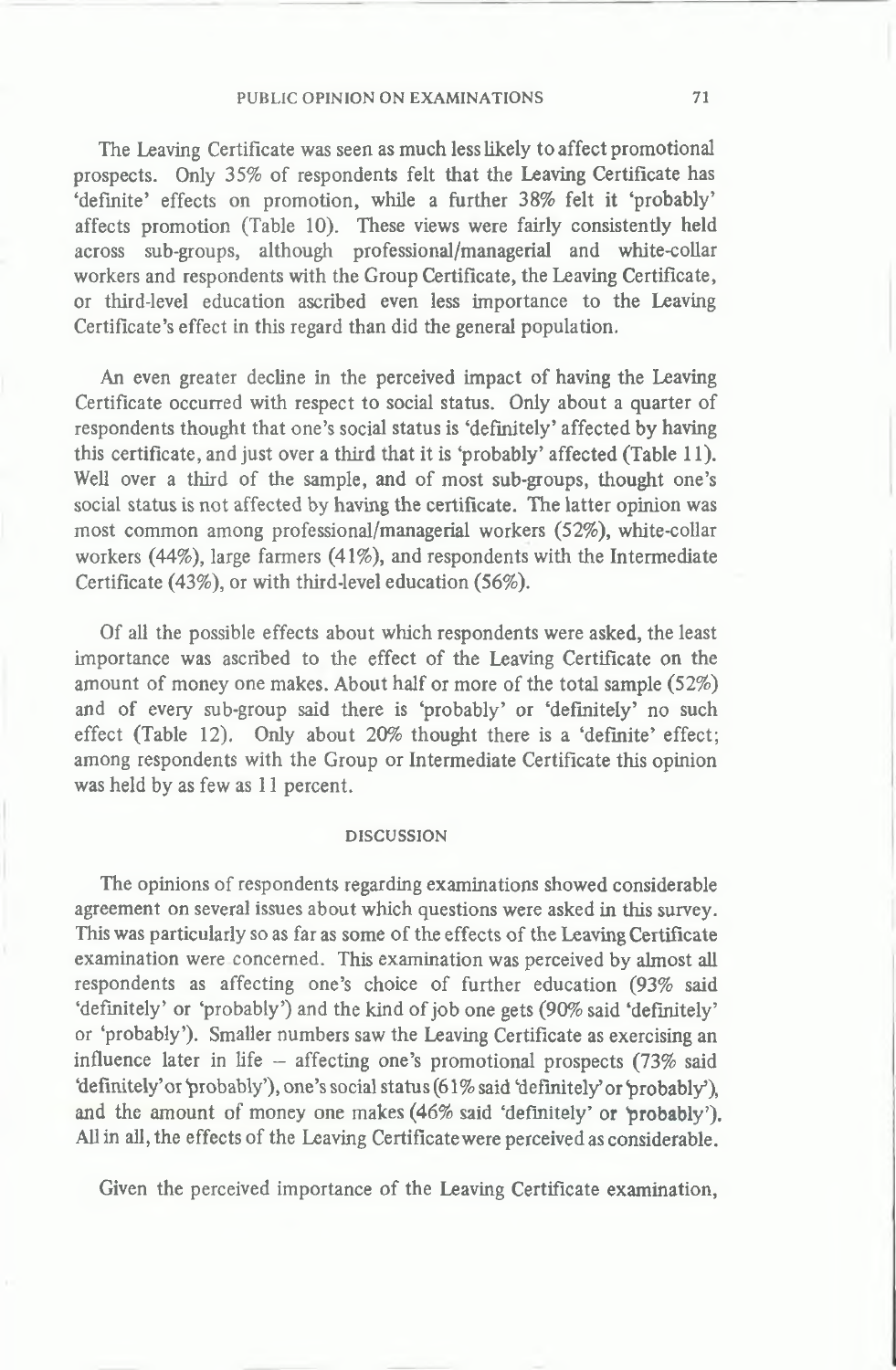**it is not surprising that a large majority (89%) of respondents also said that examinations are regarded as very important by most or many teachers Neither is it surprising that an equally large majority of these respondents, as reported in an earlier paper (5), thought that a level of education to at least the Leaving Certificate is needed by young people today to make a decent living**

**Even though the Leaving Certificate was perceived by the vast majority of respondents as having effects which went well beyond the school, there was not consensus among respondents when they were asked if public examinations reflect what a student has learned or if the kmds of attain ment measured by examinations are really significant in later life While a majonty (69%) did agree that public examinations are a fair assessment of what a child has learned in school, only 27% expressed 'strong' agreement with this view, 29% disagreed with it Again, while a similar majonty (67%) thought that the kinds of attainment measured by public examinations matter a great deal in later life, a substantial minonty (31%) did not think so**

**Given the perceived importance of public examinations, it is perhaps surpnsing that a minonty (45%) of respondents had heard or read about efforts to make changes m the examination system It is not surprising, however, given the number who could not recall having heard or read about changes in examinations, that a fairly large number (19%) said they did not** know or were not sure what the effect of changing the system of exam**inations might be**

**Although only a small majonty (56%) thought that the effect of changing the system of examinations, in general, would be a change for the better, when a precise change was mentioned — the abolition of Irish as an essential** subject to obtain a certificate  $-$  a considerable majority (81%) agreed that **the change was for the better The hypothetical change of paying teachers bonuses for good pupil exammation results was viewed with less enthusiasm, more than half (57%) the respondents thought it would be a change for the worse, though a substantial minonty (24%) thought it would be a change for the better**

**Vanation between groups which comprise the total sample was not as great for opinions about examinations as it was in the case of opimons about the goals and adequacy of education reported in an earlier paper (5) Differences m opinion between parents and non parents were slight for all the issues relating to examinations Likewise, there were no differences**

 $\mathbf{I}$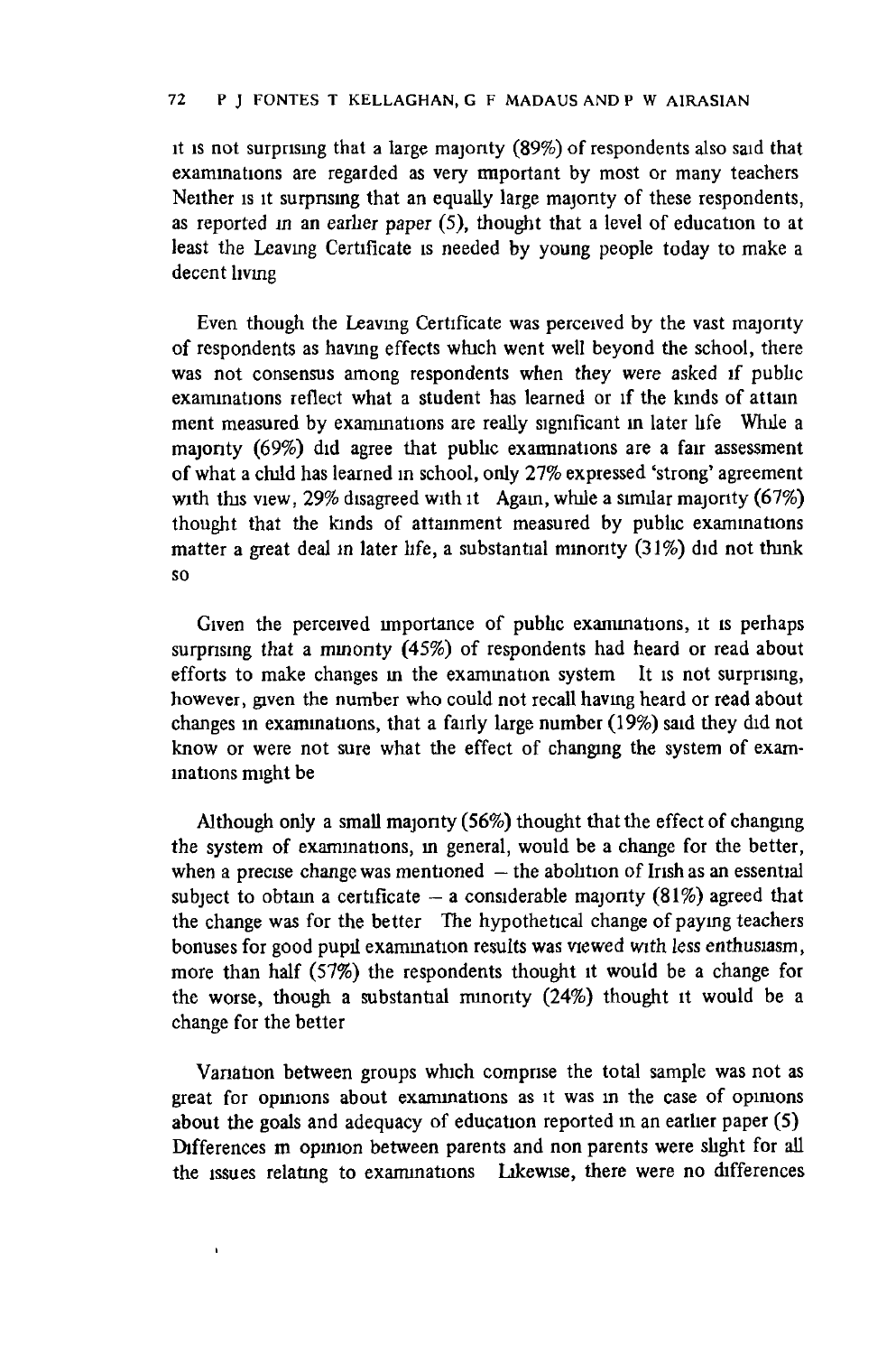**between urban and rural respondents, with the possible exception of a tendency for rural respondents to perceive strong effects as being associated with the Leaving Certificate.**

**Respondents in higher socio-economic classes and with higher levels of education were much more likely to report having heard about proposed changes than were respondents in lower socio-economic and educational categories. Higher proportions of the former also believed that a change in the system of examinations in general would be an improvement but they were less likely to believe that the payment of bonuses for examination results would be a desirable innovation. Respondents in the social-class and educational-level groupings which had reported the lowest degrees of acquaintance with proposed changes in examinations were, not surprisingly, more likely to say that they did not know what the effects of general changes in the system or of the payment of bonuses to teachers might be.**

**We have seen that over two-thirds of the total sample perceived public examinations to be a fair assessment of what is learned at school and thought that the kinds of attainment measured by examinations are of considerable significance in later life. Differences between sub-groups relating to these issues,however, were in evidence. Much smaller percentages of respondents who themselves had been educated to at least Leaving Certificate standard strongly agreed that public examinations are a fair assessment of school learning; even smaller percentages of professional/ managerial respondents and respondents with some third-level education judged that the kinds of attainment measured by public examinations matter more in later life than anything else. These findings are in keeping with a tendency noted when opinions on the goals and adequacy of education were elicited for those with higher levels of education to be most critical of the system (5).**

**Opinions about the impact during later life of having the Leaving Certificate varied for the different effects about which questions were asked. The most highly educated respondents and those in the higher socio-economic groups were more definite in their view that having the Leaving Certificate affects one's choice of further education. For more remote affects, however, effects on promotion, social status, and money earned — there was a tendency for the more highly educated to judge that the impact is less than, rather than greater than, that ascribed by other groups.**

**As in the case of public opinion about the goals and adequacy of Irish schools and education (5), the Group Certificate respondents show some**